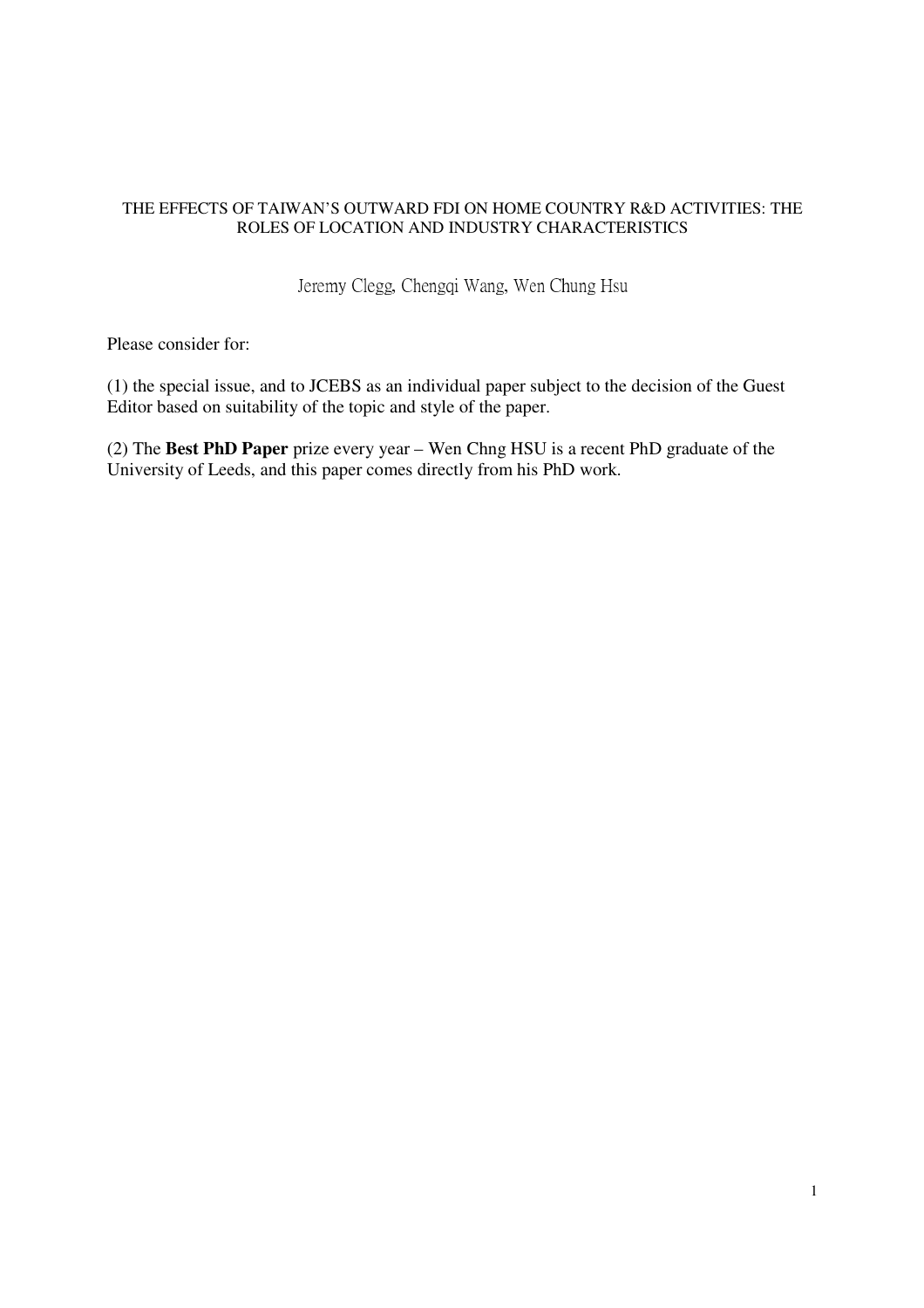### THE EFFECTS OF TAIWAN'S OUTWARD FDI ON HOME COUNTRY R&D ACTIVITIES: THE ROLES OF LOCATION AND INDUSTRY CHARACTERISTICS

Jeremy Clegg, Chengqi Wang, Wen Chung Hsu

#### ABSTRACT

This paper has examined the effects of OFDI on R&D in the source country. The results show that the impact of outward FDI by Taiwanese MNEs on R&D in Taiwan is in general neutral. This study concludes that Taiwanese FDI does not significantly upgrade, harm or substitute domestic R&D in Taiwan. This paper has considered the effects of OFDI in China and other countries and finds that the insignificant effect does not vary with the location of investment. Furthermore, this paper has analysed the OFDI effect in high and low technology opportunity industries separately. The results show that while OFDI in China exerts a negligible impact on R&D in Taiwan in both groups of industries, OFDI in other countries produces a significant impact on R&D in Taiwan in high technology opportunity sectors. The contrasting pattern of findings corroborates the argument that the nature of the investment by multinationals varies between different host countries, leading to different patterns of relationship between OFDI and R&D in the source country. It also illustrates that industry-specific effects have to be considered for a full understanding of the relationship between OFDI and home R&D. Although theories do not provide any clear-cut answers, the empirical analysis in this study pinpoints situations under which OFDI can and cannot stimulate R&D in the source country.

**Keywords**:Emerging market MNCs; inward and outward FDI to and from emerging market

economies; foreign direct investment and R&D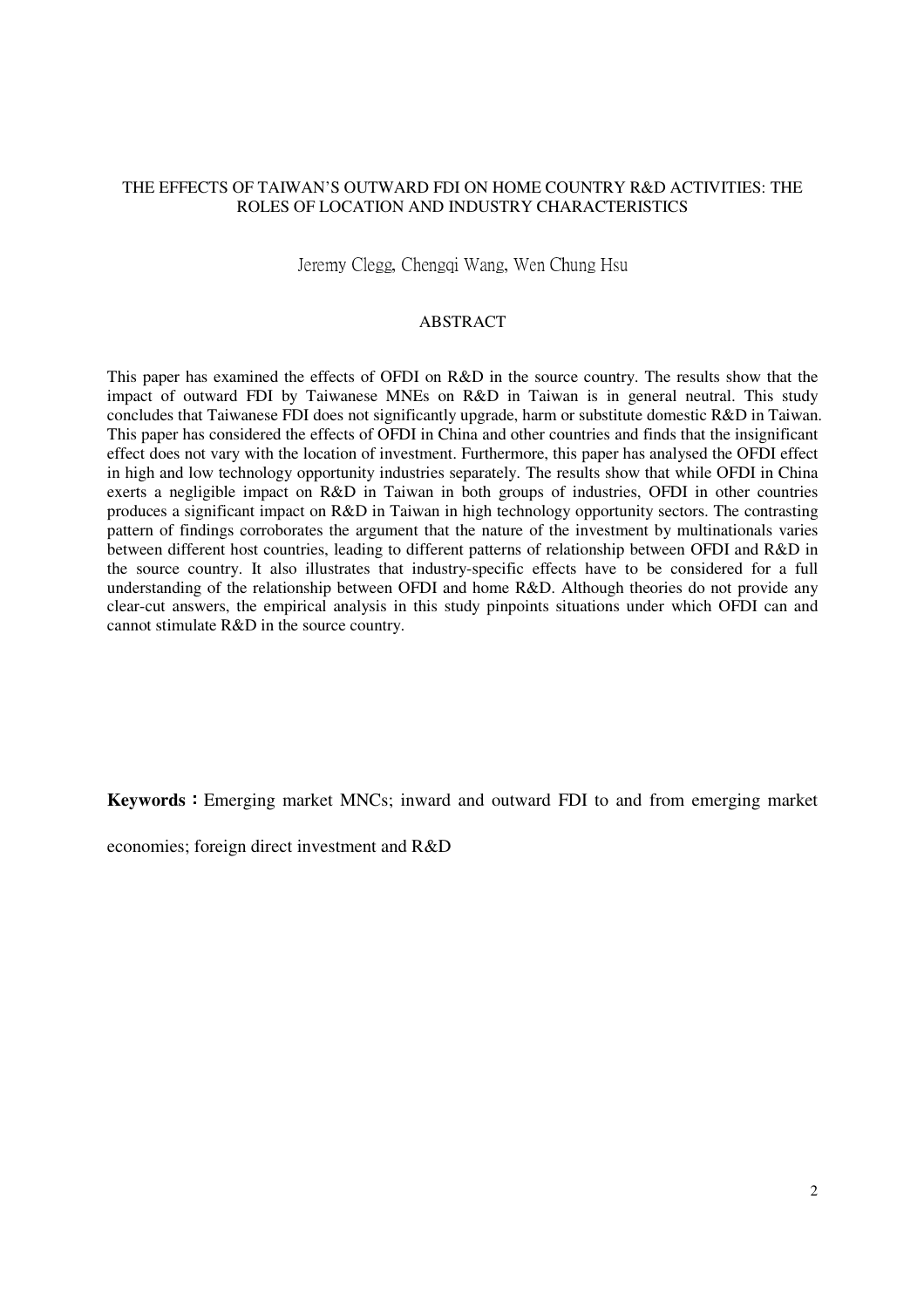## INTRODUCTION

Technological progress has long been regarded as a critical ingredient for a country to achieve sustained economic growth and catch-up (Porter, 1990; Coe and Helpman, 1995; Hu et al., 2005). The industry has come a long way from inward bulk R&D to outward formulations to regulated innovation in the developing country. Many industry's drive from being an technological import dependent industry to becoming an inventor of original industry, then go to foreign market(Vernon, 1966). Since late 1960 Taiwan has initiated the process of economic growth by emphasizing technology-led industrialization and then outward oriented development strategies through exports and outward FDI. The dramatic growth of FDI from Taiwan in the last two decades has, however, sparked widespread concerns among policy-makers and the media in Taiwan. The Taiwanese government fears that its domestic enterprises that have invested overseas transfer too much technology or capital to foreign countries, especially China, thereby hampering the R&D base in Taiwan, and thus the long-run technological competitiveness of the Taiwanese economy. On the other hand, some scholars suggest that Taiwan has in recent years accelerated the increase in technology-seeking FDI (Poon & MacPherson, 2005), meaning that Taiwanese outward FDI(OFDI) may benefit R&D at home. R&D is important insomuch as it indicates variation in the level of innovation which is almost the only form of activity that leads to sustained improvements in productivity (Griffiths & Webster, 2004).

Classical theories of MNEs explore the relationship between R&D efforts and multinational activity (e.g., Hymer, 1976; Caves, 1982). Since knowledge about new products and processes is among the important intangible assets giving rise to multinational activity (Dunning, 1988, 1993; Konings & Murphy, 2006), MNEs are likely to devote above average resources to R&D. As such, the literature on the role of inward FDI has focused on technology spillovers from foreign-invested firms to host country locally-owned enterprises (Young & Lan, 1997; Fors, 1997; Gupta & Govindarajan, 2000), then provides technology development and foster innovation opportunity (Hobday, 1995). Compared with this stream of literature, however, the role of OFDI in technology upgrading of the home industry has largely been neglected in the literature (Song  $\&$ Shin, 2008). It is widely recognized that OFDI offers the home country the opportunity to be exposed to new technology and work practices, which can be readily transplanted homewards, thus aiding the domestic economy in terms of restructuring and being au fait with important technological advances. However, although Song & Shin (2008) have investigated how overseas R&D activities of MNEs can influence R&D activities at home, it remains unclear how outward FDI in general, which may involve substantial R&D activities abroad, in turn affects the R&D base of the home industry.

This study aims to examine whether and to what extent outward FDI by Taiwanese firms impacts upon the R&D base in Taiwan. Relative to other studies in the area, the analysis of this research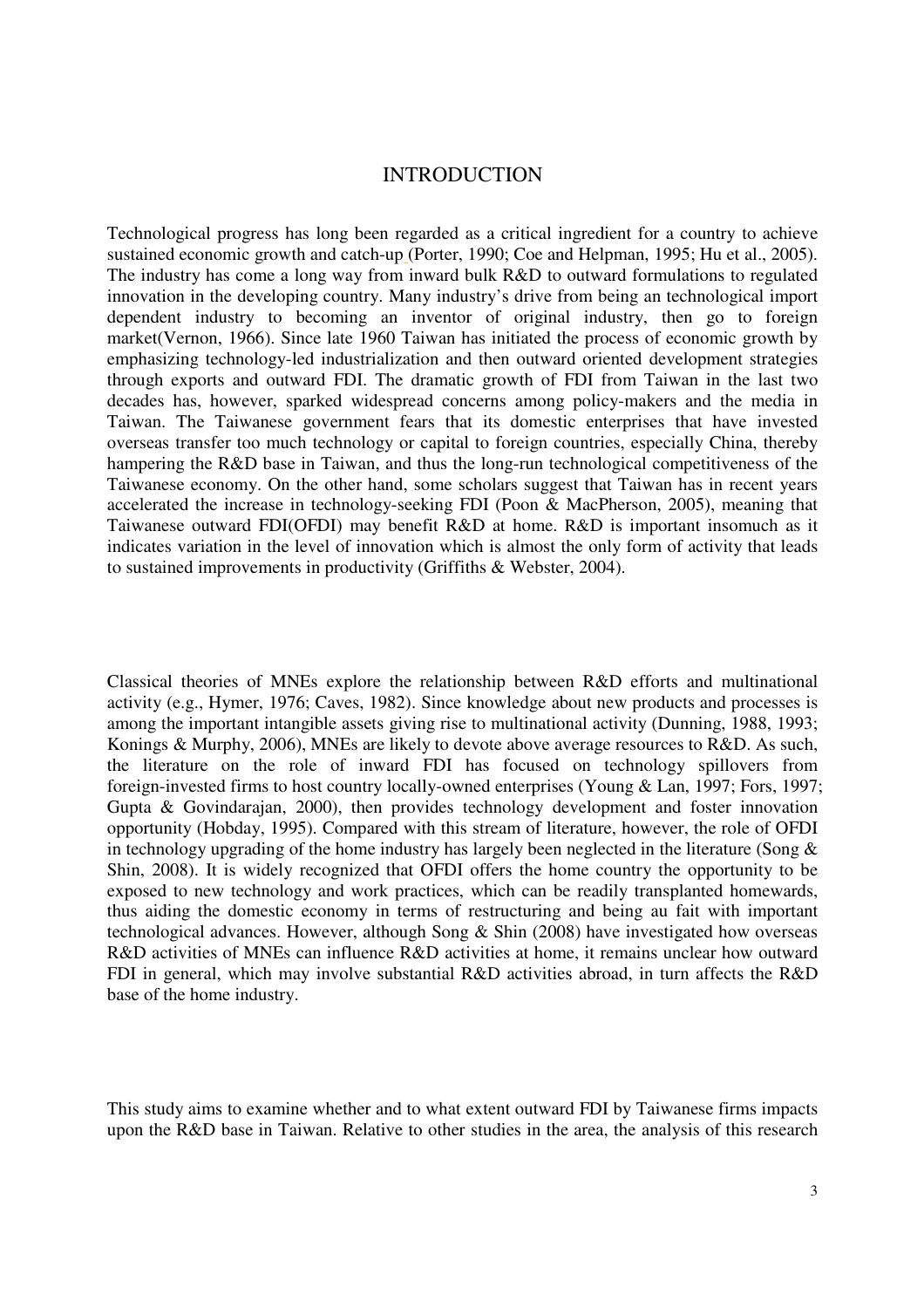has two contrasting features. On the one hand, it investigates how the relationship between OFDI and home R&D varies between different locations of investment. On the other hand, it explores how this relationship is moderated by technological characteristics of the industries. In doing so, we hope to contribute to the literature by highlighting the conditions in which OFDI affects the R&D base of the home country industries.

## **LITERATURE REVIEW**

#### **OFDI and home-country R&D**

It is widely accepted that multinational enterprises are important economic agents with respect to the generation, commercialisation and international transfer of technology (Siler et al., 2003). It is estimated that between 75 and 80 percent of all global civilian R&D expenditure, the basic input into the technology generation process, is attributed to multinational firms (Brewer  $\&$ Young, 1998). It is therefore frequently argued that the nature of foreign direct investment is not flow of capital but of technology or knowledge across national borders.

The theory on multinational enterprises focuses on the motivation of firms to conduct investment overseas (Buckley & Casson, 1976, 1988; Dunning, 1977; Rugman, 1986) . A classic stream of the theory argues that knowledge-based assets, in particular, state-of-the-art technology achieved through vast investment in R&D, are the key source of firm-specific advantages (Hymer, 1976) , cost advantages (Teece, 1977) held by MNEs (Hymer, 1976) . The exploitation of such knowledge is recognized as the main motivation of investing overseas by multinational firms (e.g., Dunning, 1988, 1993; Cantwell, 1995; Patel & Vegz, 1999; Pearce & Papanastassiou, 1999), usually referred to as the internationalization of R&D. Ownership of these intangible assets is thought to be able to offset the disadvantages for firms to coordinate subsidiary activity in a foreign country. This is the so-called asset-exploitation type of FDI (Driffield & Love, 2003), knowledge intensity of firm internationalization. There are reasons for believing that this type of FDI will produce a limited positive impact, if any, on the level of home R&D because of the generally low level of technological development of the host country.

Recent literature, however, suggests that a possible motive for MNEs to conduct cross border investments is not to exploit their unique firm-specific assets, but rather to access the superior resources, knowledge or capabilities of local firms in the host country (e.g., Cantwell, 1994; Luo, 2000). In this regard, scholars have responded to MNE's globalization of R&D by focusing more extensively on how MNEs use FDI not only to 'push' their existing advantages in exploiting foreign markets but also to 'pull' new resources and capabilities from centres of innovation by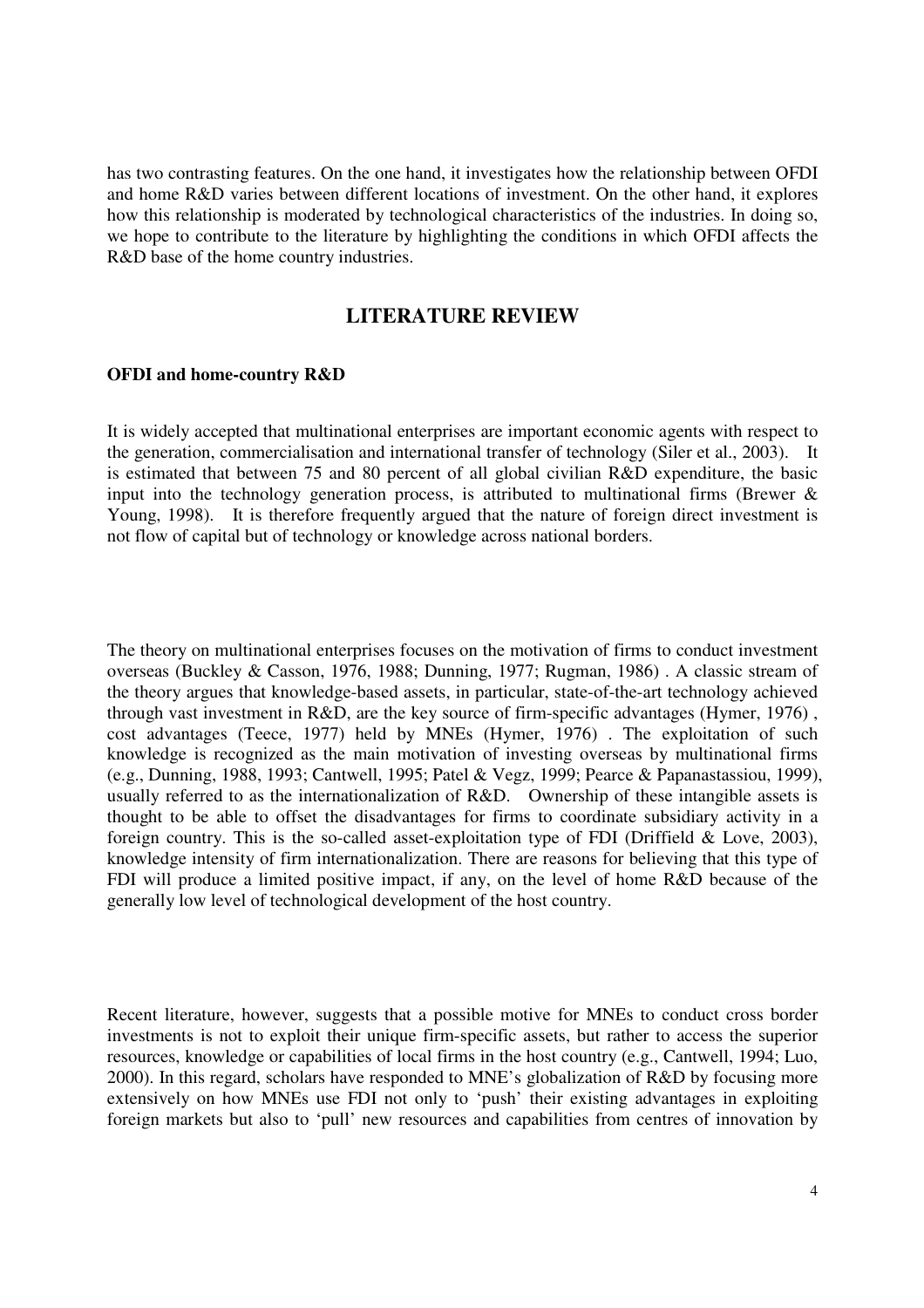acquiring or learning about complementary technologies (Almeida et al., 2002; Singh, 2004). Particularly with the rise of Asian multinationals, an asset-augmenting or asset-seeking perspective has been advocated to explain how these latecomers are employing international expansion as a way to seek resources and overcome their competitive disadvantages (Makino et al., 2002; Mathews, 2006; Child & Rodrigues, 2005). In an analysis of thirteen industrialized countries from 1971 to 1990, Van Pottelsbergh & Lichtenberg (2001) found that outward FDI made a positive contribution to domestic total factor productivity through spillover effects from accessing foreign R&D capital stock in target countries. Therefore, they concluded that FDI flows are predominantly technology-sourcing in nature, and that FDI is motivated principally by the desire to take advantage of the technological base of host countries.

Turning to the literature on the host country effects of inward FDI, a large body of studies has examined the effects of inward FDI on the technological development of the host country. As Pain (2000) notes, after foreign investors have established a presence in the host economy, tacit and codified firm-specific knowledge can be transferred from parent companies independent of other financial transactions. Similarly, Das (1987) points out that multinationals transfer new technology from their parent headquarters to their overseas subsidiaries and the host country firms then learn from these subsidiaries. Therefore, in the presence of FDI inflows, an open (developing) economy may achieve economic growth substantially through technology diffusion (Borensztein et al., 1998). The most important channel of technology transfer is not licensing or any other formal market transactions. Rather, it is spillover effects of FDI, meaning that host country firms acquire technology through mechanisms such as demonstration effects, labour movement and competition between foreign and local firms (Görg & Greenaway, 2002).

Equally, outward investments by multinationals may be beneficial to the R&D base of the home country through similar channels such as technology transfer or spillover effects. This is most obvious in the cases of strategic asset-seeking FDI, where the implicit motive is to get access to foreign technology rather than exploit a MNE's own existing advantage (Kuemmerle, 1997; Dunning & Narula, 1995). Highly integrated MNEs may use centres of excellence and scanning units in foreign locations as a means of tapping into the ideas and knowledge bases in distant locations (Frost, et al., 2002). From a micro-perspective, concerns are often raised as to what happens to a firm's home R&D after it engages in OFDI. The effect of OFDI on a firm's home R&D can be indirectly derived from its FDI motivation or strategic intention. According to the linkage approach, a growing number of studies have suggested that the purpose for many MNEs to conduct FDI is to develop firm-specific advantages or to acquire strategic assets in the host countries (Teece, 1992; Dunning, 1993; Almeida, 1996; Shan & Song, 1997; Kuemmerle, 1999). Thus, FDI should produce a positive effect in various ways on a firm's home R&D.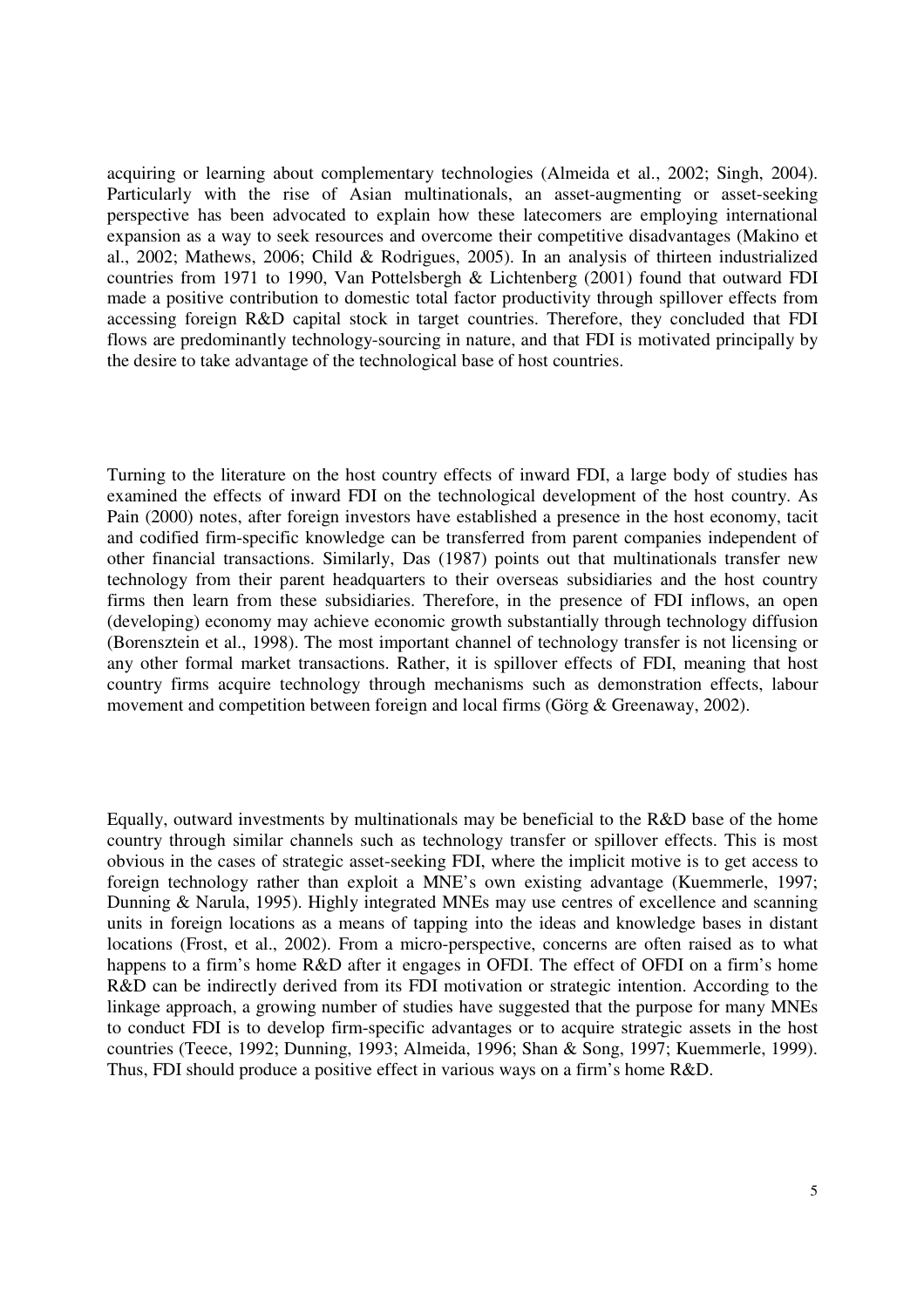The literature on knowledge creation suggests that MNEs use foreign subsidiaries to acquire and create knowledge locally (Frost, 2001; Almeida & Phene, 2004; Zhao & Luo, 2005). For example, Frost (2001) argues that "a potentially important source of competitive advantage for multinational firms is the capacity of their foreign subsidiaries to generate innovations based on stimuli and resources resident in the heterogeneous host country environments in which they operate". While much of the knowledge gained is kept within the subsidiary, part of the knowledge is transferred to the subsidiary's parent in the home country (Bjorkamn et al., 2004; Zhao & Luo, 2005), potentially improving R&D of the home industries.

Other scholars, however, argue that outward investment activities may create an industrial hollowing-out effect, thereby hampering the R&D base in the home country. There are both direct and indirect effects. The direct effect occurs when firms' investments overseas involve technology transfers to host countries, which depresses  $R&D$  at home<sup>1</sup>. The indirect effect occurs where OFDI is a substitute for domestic investment. In this case, OFDI may reduce the opportunities for developing technologies at headquarters, and thereby negatively impacting the overall technological competitiveness of the home country (Singh, 1977; Thirlwall & Hussain, 1982).

### **OFDI, home-country R&D and industry characteristics**

 $\overline{a}$ 

The creation and exploitation of technology is the main reason explaining the success and growth of MNEs over time (Caves, 1996; Dunning, 1988). This explains why MNEs often have a high ratio of intangible assets to market value (Markusen, 1995). The ownership of the knowledge-based assets allows MNEs to overcome the problems associated with the 'liabilities of foreignness' in the foreign market and compete with indigenous firms through development of new and differentiated products and processes (Dunning, 1988, 1993). This argument holds especially true for MNEs operating in industries characterized with rapidly changing technologies because the main competitive weapon in these industries is technology which results from large investment in R&D. Analysing from a different angel, Fosfuri & Motta (1999) consider the possibility of capturing technological spillovers both at home and abroad, and demonstrate that spillovers may induce a technologically less advanced firm of both host and home countries to undertake more R&D. In a simultaneous vein, Fors (1997) suggests that the technology generated by the MNE can be used in its home plant and/or its subsidiaries abroad to earn rent. In this respect, MNEs may take advantage of economies of scale from 'know-how' in multiple plants both home and abroad. In line with these arguments, mainstream theoretical perspectives, such as

<sup>1</sup> One example is that the Taiwanese government still has tight control in place to restrict investment in China by high-technology Taiwanese electronics firms to prevent technology transfer to China.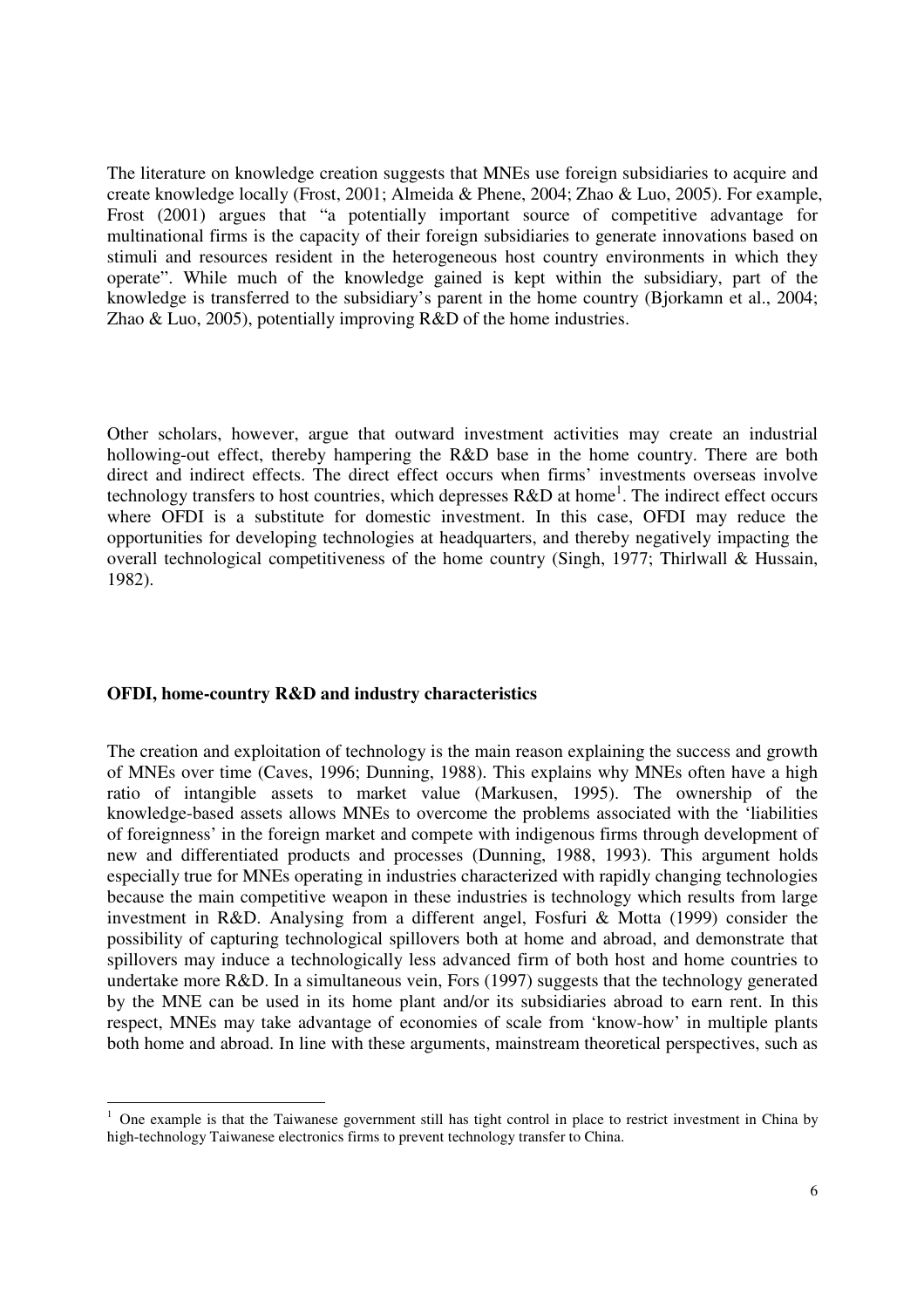the OLI paradigm (Dunning, 1981; 1993) suggests that MNEs operate predominantly in technology-intensive industries or industries with more technological opportunities.

The extant literature on R&D suggests that differences in R&D intensities and their contributions to value added between firms in different industries reflect to some extent inter-industry differences in technological opportunities and in appropriability conditions (e.g., Klevorick et al., 1995; Nelson & Wolff, 1997; Cohen et al., 2002). Technological opportunities are defined as the set of possibilities for technological advance (Klevorick et al., 1995). Recent studies distinguish between industries of 'high' or 'low' technological opportunities (e.g., Bhattacharya & Bloch, 2004) and the differential effect of technological opportunities on R&D intensities (Cohen & Levinthal, 1989, 1990; Klevorick et al., 1995). The strength of R&D activities varies considerably between the two types of industries as high technological opportunity industries usually belong to R&D-intensive sectors and low technological opportunity industries fall into less R&D-intensive sectors. Indeed, prior studies suggest that the level of technological opportunities in a given industry is associated with its research intensity (e.g., Clark & Griliches, 1984; Klevorick et al., 1995; Kumar & Aggarwal, 2005), For example, Kumar & Saqib (1996) reported that firms in the Indian engineering industries undertook higher levels of product adaptation and incremental innovation than firms in other industries. They also found firms in the Indian chemical and related industry undertake relatively high levels of process adaptation.

The literature on FDI spillovers suggests that technological conditions moderate the strength of technological spillovers of FDI to host country local firms. Buckley et al. (2002; 2007) argue and empirically confirm that host country local firms in technology-intensive industries (which often face more technological opportunities) receive more spillovers than in labour intensive industries. There are strong reasons to extend this argument to the case of home country R&D effects of OFDI. OFDI may induce more technological spillovers in the high technological opportunity industries than in low technological opportunity industries at home through a range of channels such as backward and forward linkages between foreign affiliates and parent firms and other firms, demonstration effects, and labour turnover which are identified in the literature on FDI spillovers to host country firms. The reasoning is that MNEs in high technological opportunity industries such as telecommunication sector have more opportunities to learn new technological knowledge from technological 'centres of excellence' in the host country and to expose to fierce competition within global scope, which in turn may benefit more their parents and other firms at home and enhance their R&D (Kokko, 1996). Additionally, appropriability regime in high technology opportunity industries such as pharmaceutical industry may be stronger which enable the firm to earn handsome profits overseas. This should eventually enhance the R&D activity of the parent at home. In contrast, in industries with fewer technological opportunities OFDI is not expected to strengthen home R&D significantly because MNEs in these industries may learn only limited new knowledge and technology.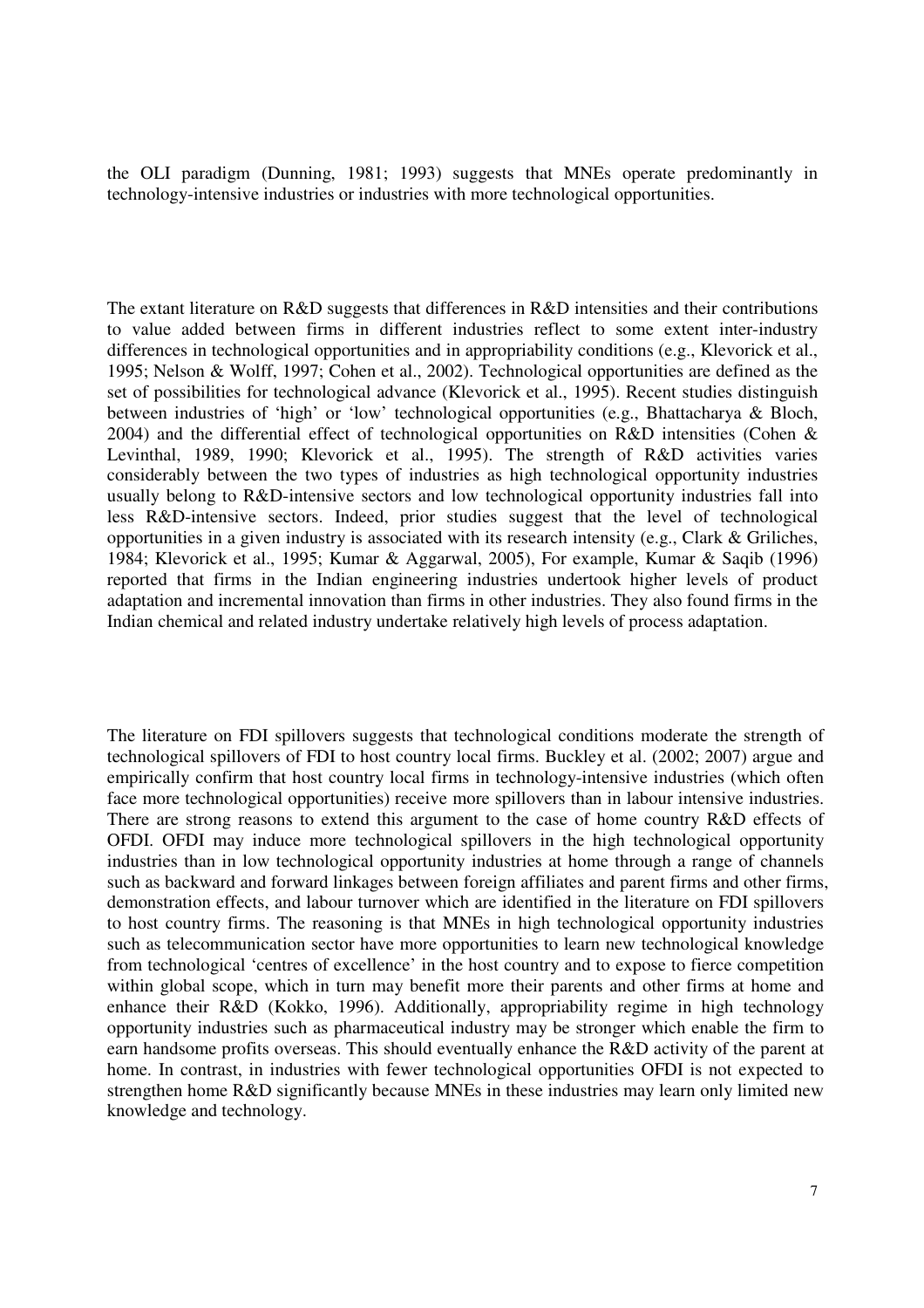FDI in developed markets by MNEs from emerging or newly industrialized economies is characterised to be knowledge-seeking. For example, there is evidence that Taiwanese investment in computer and electronic industry of the United States which takes a lion's share of Taiwanese FDI in 'other countries' is driven by knowledge-seeking (Poon & MacPherson, 2005; Wang et al., 2007). Because computer and electronics industries are classified into the high technological opportunity category, one may expect the Taiwanese OFDI in 'other countries' to produce significant impact on the R&D activities at home. However, it should be pointed out that geographical distance between MNEs and their home counterparts may make spillovers less probable to home parents and other firms in the home country than to local firms in the host country. However, the strategy of minimization of the probability of leakage of knowledge to local competitors (Ethier, 1986; Kugler, 2006) may also mean the opposite: fewer spillovers to host country local firms than to parent firms in the home country. In contrast, Taiwanese OFDI in China which falls into low technological opportunity industries is expected to produce limited positive impact on the R&D activities back in Taiwan.

### **The empirical literature**

The empirical literature on the relationship between the presence of MNEs in host countries and the R&D conducted by firms in the home country is scant. Existing empirical work overwhelmingly concentrates on the influence of MNEs on the technical efficiency (labour productivity) of host country's industries (Caves, 1974; Globerman, 1979; Liu et al., 2000; Buckley et al., 2002). Although there is an emerging body of work focusing on technology- or knowledge-sourcing FDI (Almeida, 1995; Dunning & Narula, 1995; Kuemmerle, 1997; Co and List, 2004), especially such types of FDI by firms from less developed countries (Lecraw, 1993; Makino, et al., 2002), these studies have not examined the extent to which the technology gained through technology-sourcing FDI (if any) impacts the R&D base at home.

Additionally, Kuemmerle (1997) and Dunning and Narula (1995) investigated the effect of OFDI on R&D activities for American manufacturing firms. Dunning and Narrula (1995) found that if the level of skilled labour is used as an indicator of R&D activities, then the firms tend to upgrade their R&D activities at home when they move their low technological production to low-cost countries. Fors' (1997) study of 121 Swedish manufacturing MNEs shows that Swedish firms tend to supply R&D-generated knowledge at home to their overseas production, which implies that overseas production is positively associated with R&D activities at home.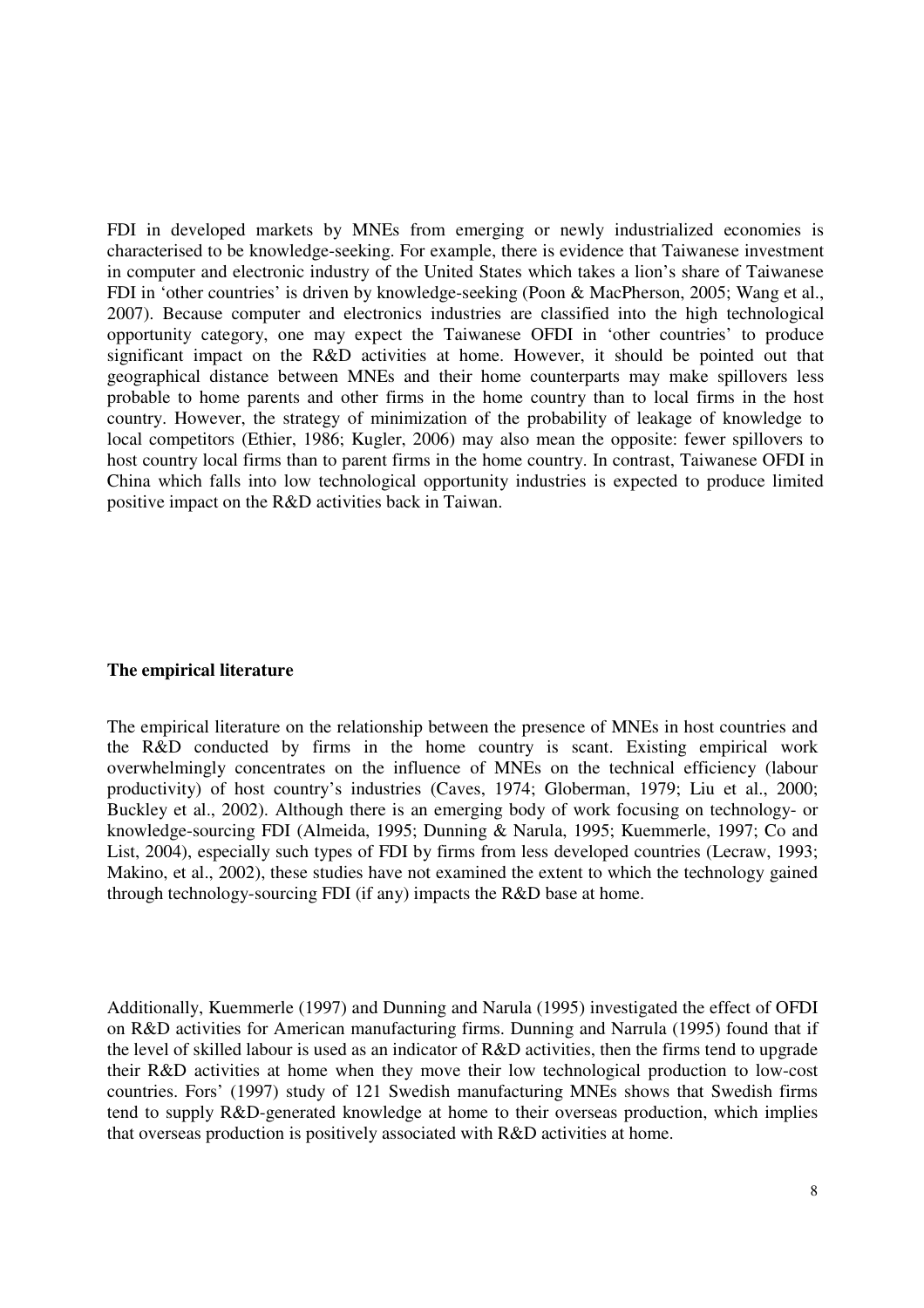To summarize, previous studies have largely focused on technology-sourcing FDI and the link between overseas and home R&D. Few of them have examined the direct relationship between OFDI and home R&D. To fill this gap, this study investigates the effect of Taiwanese FDI on the R&D base of Taiwanese industries at home and how this effect (if any) varies with the location of investment and industry-specific characteristics.

# **DATA AND METHODOLOGY**

The study uses a panel dataset for fifteen distinct Taiwanese manufacturing industries (two-digit ISIC) during the period between 1991 and 2007, i.e., the period during which Taiwanese FDI entered a more active phrase and was gaining credibility<sup>2</sup>. The data were obtained from two different databases, both of which were published by the Ministry of Economic Affairs (MOEA) of Taiwan. FDI-related data were collected from several issues of *Monthly Report*, published by the Investment Commission (ICM), MOEA. Data on the other variables can be found at the website of the MOEA Economic Statistics Database (ESD) and National Statistics (NS, http://www1.stat.gov.tw). Official data from MOEA are the most detailed and reliable to date for studying the outward FDI made by Taiwanese firms.

The datasets contain a wide range of data for each industry, including sales, employment, capital, export, R&D, and, most importantly, the amount of direct capital investment in both foreign countries and Mainland China as two separate measures. Together with a range of other sectoral attributes, the datasets provide a rich statistical source that is directly amenable to economic analysis. Disaggregated data that can be used to study the source-country effects of OFDI made by firms from newly industrialized economies (NIEs), such as Taiwan, for a heterogeneous set of industries is rarely found in a comprehensive and comparable form. To the best of our knowledge, this is the first study to use such detailed industry-level data from a NIE country.

<sup>&</sup>lt;sup>2</sup> The fifteen industries include: (1) food, beverage, tobacco, (2) textiles, mills, (3) wearing apparel and clothing accessories, (4) wood and bamboo products, furniture, (5) pulp, paper and paper products, printing and reproduction of recorded media, (6) plastic products, and (7) non-metallic mineral products. Schumpeter Industries include: (8) leather, fur and related products, (9) chemical materials and products, petroleum and coal products, medical products, (10) rubber products, (11) basic metal products, fabricated metal products, (12) machinery and equipment, manufacturing not elsewhere classified, (13) electronic parts and components, computers, electronic products and equipment, (14) motor vehicles and parts, other transport equipment, and (15) precision, optical products, medical equipment, watches and clocks.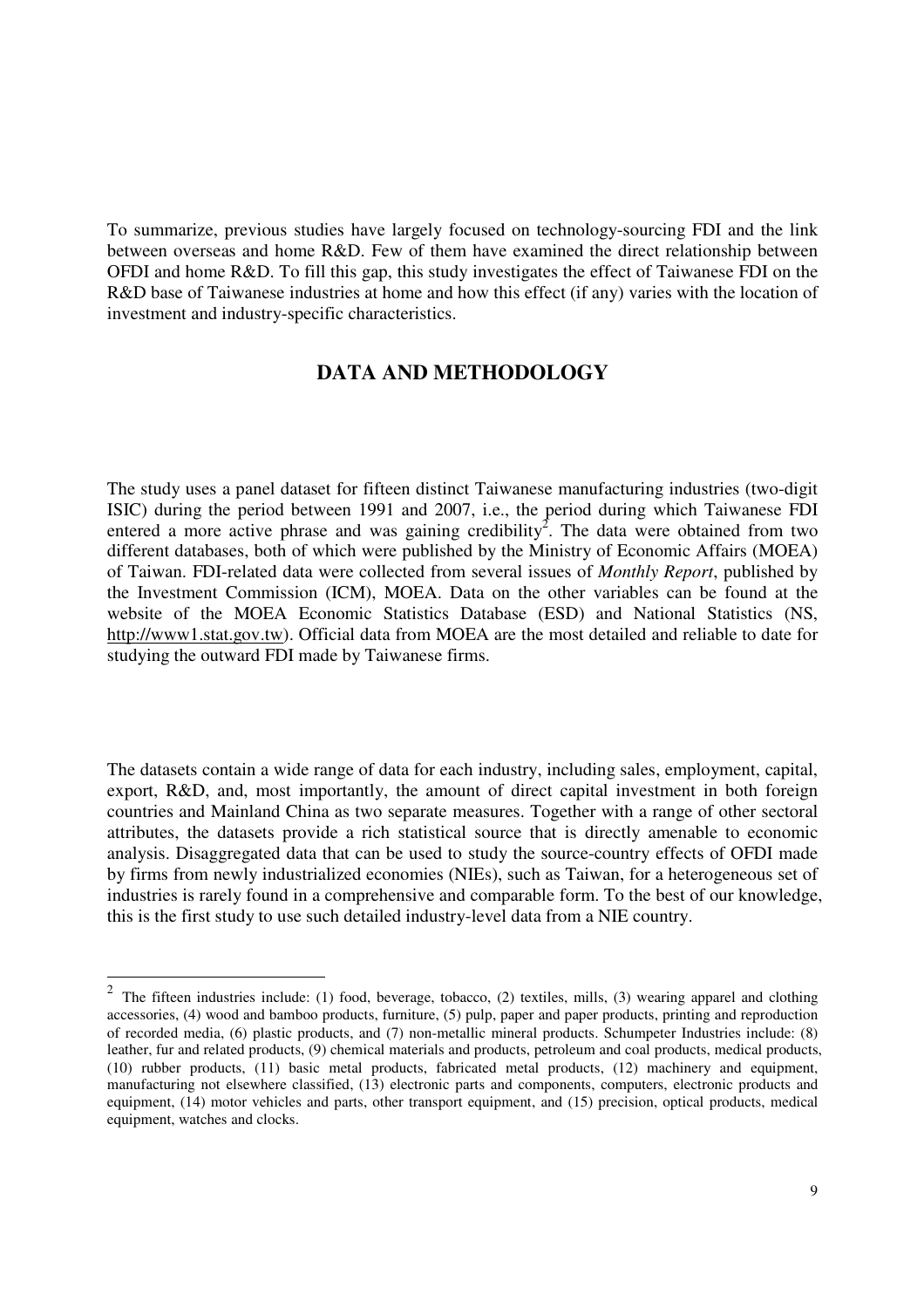Employing industry-level data presents several unique advantages. First, industry-level study considers the impact of both the investing firms and the non-internationalized domestic firms. Firm-level data disregards the general equilibrium effects of FDI on the investments of other firms (Arndt, et al., 2007). If some firms engage in offshoring, other firms at home might be affected, as well. However, firm-level data looks only at the impact of offshoring on the home operations of the investing firm (e.g., Lipsey, 2002). In fact, MNEs may also impact non-internationalized home firms (Castellani & Zanfei, 2006). Indeed, it is possible that a substitution at the firm level may be accompanied with complementarities at the industry level when spillover effects between the firms are taken into account (Seo & Suh, 2006). Second, many of the determinants of exports, employment, investment, productivity, and R&D are industry-wide, implying that a substantial part of the OFDI effect may occur at the industry level at which the firm operates and carries out most of its external relations. For instance, the degree of competition and the technology policy are regarded as important factors that influence productivity, but they cannot be adequately captured in firm-level research. Third, a firm's industry is an important part of the milieu within which government policies are framed and executed. While government agencies in NIE countries have adopted a generally favourable attitude towards OFDI, policy-making is often implemented at the industry level. In fact, the Taiwanese government determines sector-specific restrictions on OFDI to China on an industry-by-industry basis. Hence, there is more variation in the OFDI variables in industry-level data as a result of the discriminating industry-by-industry policy towards OFDI. The industry-level data thus presents an opportunity to evaluate the effects of a variety of policy initiatives on the FDI outflow.

This research sets up the following models to examine the effect of OFDI on the R&D base of the home country industries:

$$
RD_{ii} = \alpha_0 + \alpha_1 TOFDI_{i-1} + \alpha_2 IFDI_{i} + \alpha_3 KL_{i} + \alpha_4 EXPORT_{i} + \alpha_{65} SAL_{i} + \alpha_6 SIZE_{i} + \alpha_7 D + \varepsilon
$$

(1)

$$
RD_{ii} = \alpha_0 + \alpha_1 OFDIC_{i-1} + \alpha_2 OF DIO_{i-1} + \alpha_3 IFDI_{i} + \alpha_4 KL_{i} + \alpha_5 EXPORT_{i}
$$
  
+  $\alpha_6 SKILL_{i} + \alpha_7 SIZE_{i} + \alpha_8 D + \varepsilon$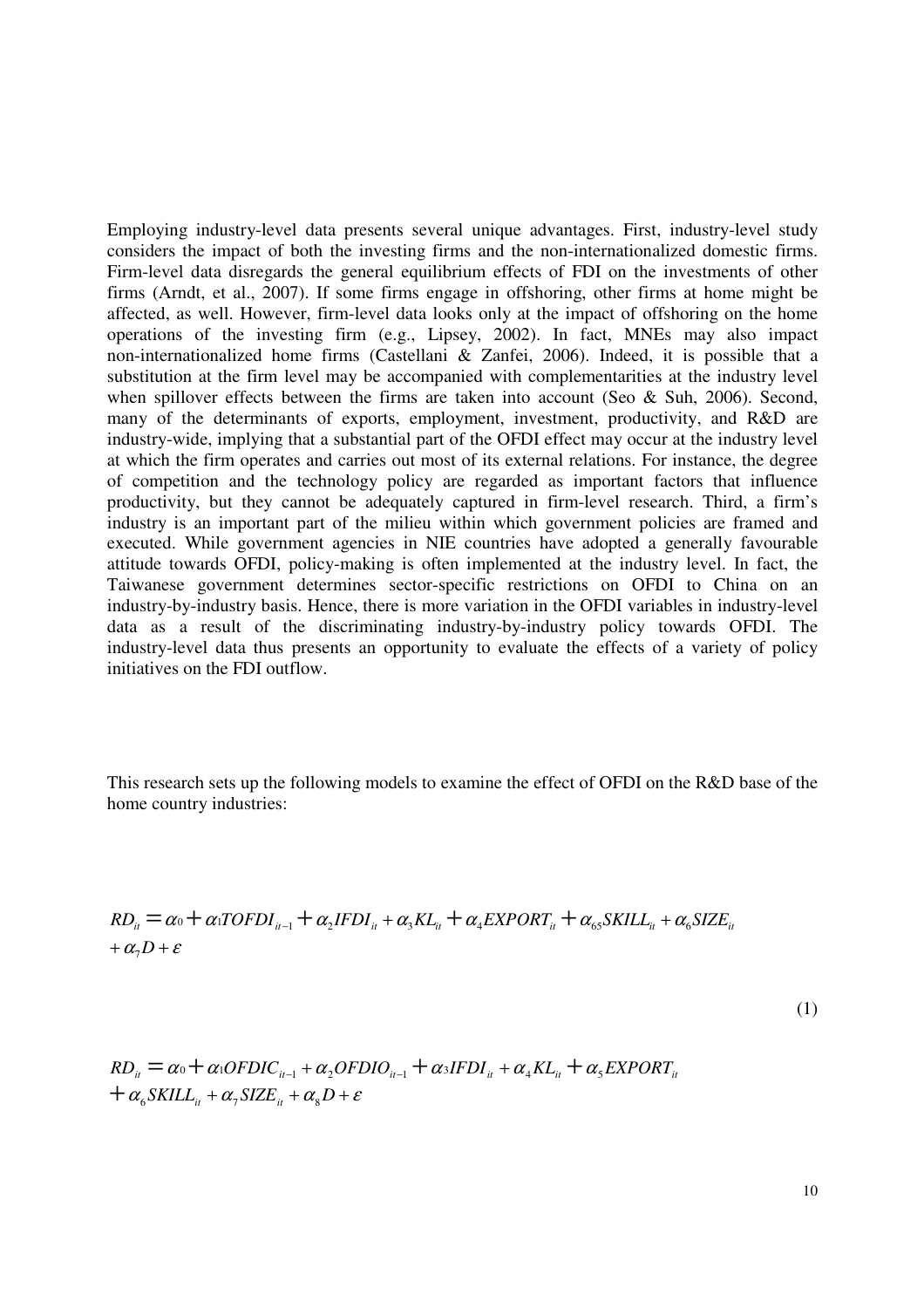Where, the subscript *t* denotes time, while subscript *i* refers to industry. Where, RD is R&D expenditure of each industry in Taiwan<sup>3</sup>. We are particularly interested in the three variables for outward FDI – TOFDI, OFDIC and OFDIO (as defined in previous chapters). As predicted in the theoretical discussion in the literature review section, the sign of these variables could be either positive or negative. A positive sign indicates a complementary relationship between OFDI and home R&D, whilst a negative sign implies that OFDI depresses or squeezes R&D of the home industries.

This empirical study controlled for possible confounding effects by including various relevant control variables. IFDI is the level of inward FDI. The literature suggests technology transfer within MNEs (Young & Lan, 1997; Siler et al., 2003) can potentially contribute to the home base of R&D. KL is capital intensity. The inclusion of this variable is based on the argument that firms with higher capital intensity will have higher R&D intensity because technology is often embodied in capital (Wand & Yu, 2007). EXPORT is the value of exports. Theory of international trade argues that exports facilitate technology creation and diffusion (Coe  $\&$ Helpman, 1995; Coe et al., 1997) because participation in export markets enables firms to explore new technologies and enhance organizational learning by analyzing the innovations of their foreign competitors (MacGarvie, 2006). SKILL is the level of human capital, capturing tacit knowledge of entrepreneurial managers and talented technicians. SKILL should be positively related to R&D because of its complementary role in the development of R&D (Siler et al., 2003). SIZE is average firm size. The inclusion of this control variable follows the considerable literature on the relationship between firm size and R&D expenditure. Prior research has shown that larger firms spend more on R&D relative to their size than smaller firms (Schumpeter 1942; Lichtenberg & Siegel; 1991), while others argue for no relationship (Scherer, 1984; Cohen et al, 1987; Acs & Audretsch, 1990; Wang & Tsai, 2003). Table 1 displays descriptive statistics of all the dependent and independent variables.

"Table 1 goes about here"

 $\overline{a}$ 

<sup>3</sup> Using the form of stock in measuring R&D would in principle be better than that of R&D flow. However, Jefferson et al. (2004) investigate the sensitivity of using a single year's R&D expenditure rather than measure of R&D stock, and they find 'the relevant elasticity is stable over flow and stock measures of R&D input'. So the use of R&D expenditure should not bias our results significantly.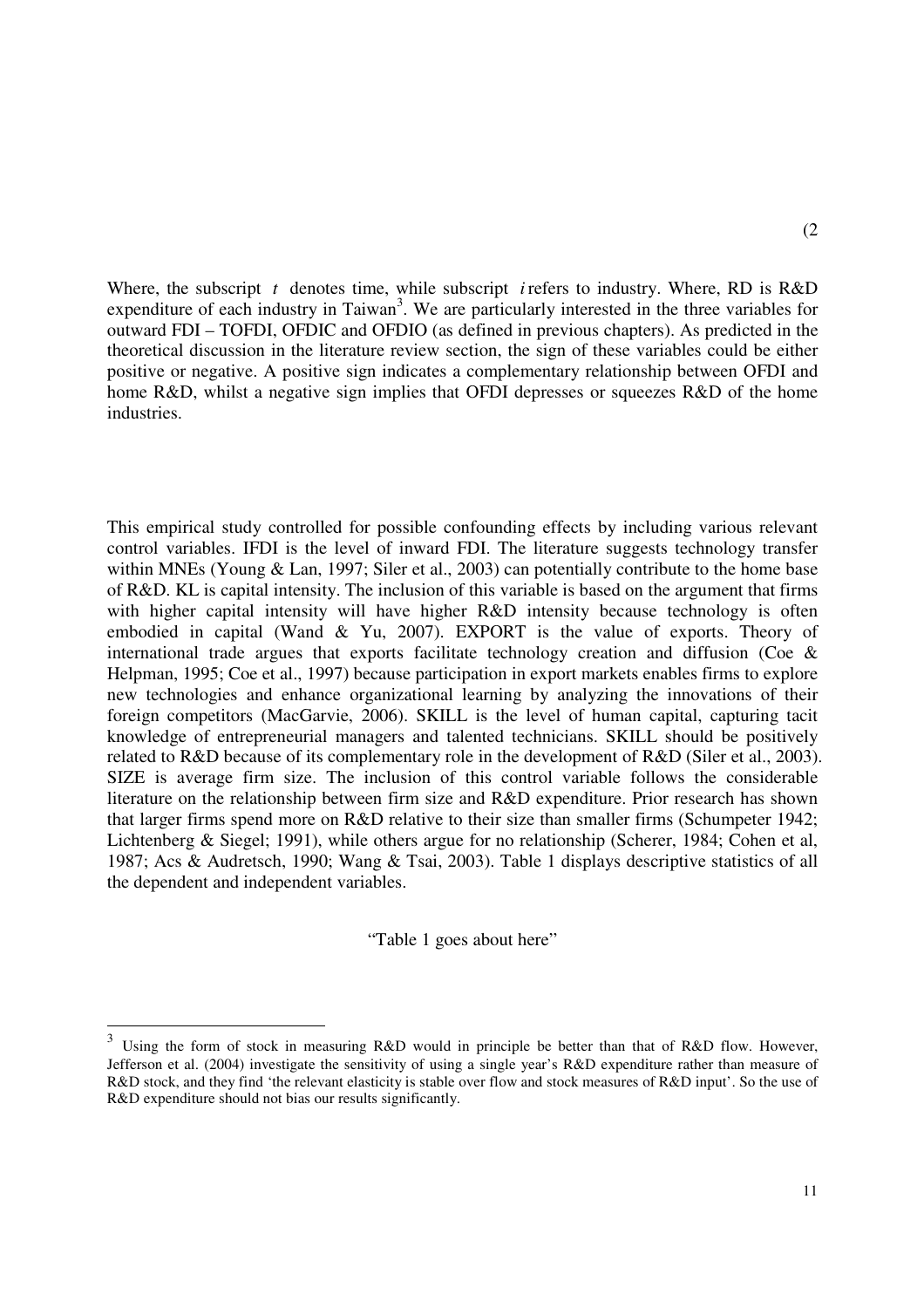Some of the explanatory variables in the equations could create problems of two-way causality. For instance, OFDI is likely to influence a company's R&D efforts at home but the intensity of OFDI may itself depend on R&D efforts of the company at home. Similarly, a firm's investment in R&D activities could be high because of outward orientation or vice versa. In other words, it may be the case that firms which conduct OFDI are more likely to have above average R&D intensity at home. A large number of studies that have examined the determinants of firm R&D spending overlook the problem of simultaneity. Therefore, econometric estimates of the impact of various explanatory variables on the R&D of the home industries are both biased and inconsistent. This makes it difficult to put much reliance on the performance of individual variables.

This study addresses the potential causality issue by regressing the R&D intensity on lagged OFDI variables in equations (1) and (2) above. This also helps to capture the longer time taken for R&D intensity to respond fully to OFDI in foreign countries. Theoretically, the best solution is to employ instrumental variable techniques, but in practice it is extremely hard to find appropriate instruments: exogenous variables that have a direct effect on OFDI but do not belong in the R&D equation. It is difficult to find such an instrumental variable in our database owing to data limitation. For similar reasons, we have also adopted a lag structure for all other explanatory variables. Table 2 shows the correlation matrix for the independent variables. Among the correlations we concern, there is only two higher than 0.70, indicating that there are no serious problems of multi-collinearity. This has enhanced confidence that the results are not distorted by spurious correlations between variables.

"Table 2 goes about here"

# **RESULTS**

The results of estimation of equations (1) and (2) are displayed in Table 3. A Hausman test (Hausman, 1978) rejects random effects at 1 per cent level of significance, indicating a correlation between specific industry effects and the explanatory variables. A fixed-effects model is thus considered. Column (1) shows that the effect of overall OFDI on R&D of the home industries is not statistically significant. This suggests that outward FDI has produced a neutral effect on the R&D of home industries. In other words, outward FDI does not upgrade, harm or substitute home R&D. Breaking OFDI data according to investment location, column (3) shows that the results remain unchanged – OFDI in both China and other countries also produces an insignificant impact on home R&D. This latter finding suggests that the effect of OFDI on home R&D does not vary with the location of investment. Taken together, these results suggest that the home R&D effects of OFDI are not just positively significant or negatively significant as previous studies showed (Dunning & Narula, 1995; Almeida, 1995; Fors, 1997; Kuemmerle, 1997). Rather, the effect is virtually neutral.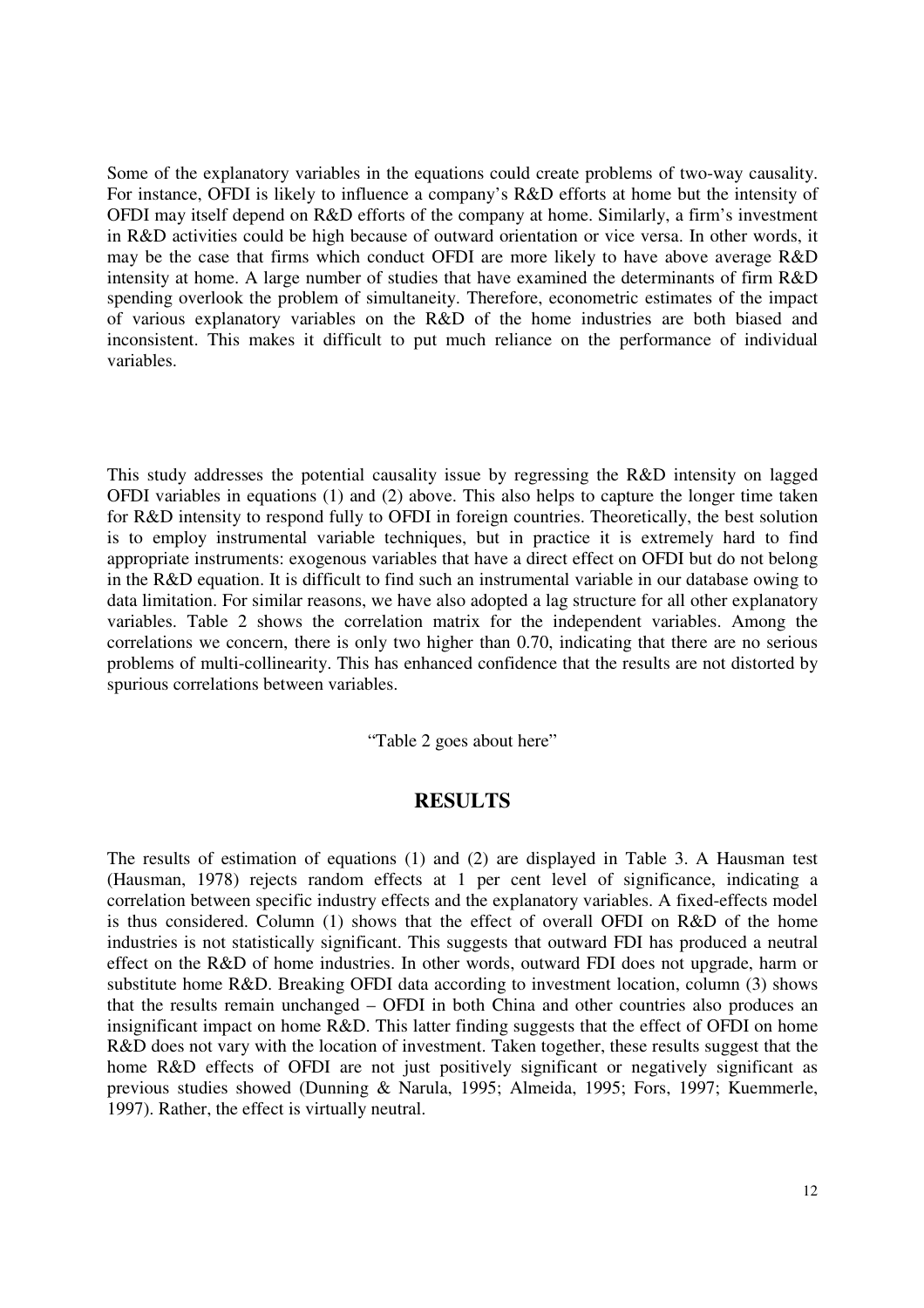#### "Table 3 goes about here"

There are various reasons why relocation of part of the production process abroad produces negligible effects on R&D at home. First, the structure of overseas investment should explain partly the weak link between overseas and home R&D. Investment in China accounts for a lion's share of the total OFDI by Taiwanese firms. However, these investments take place mainly in labour-intensive industries where R&D is often not a major input of the production process. Although Taiwanese firms have increased investment in recent years in electronics industries in China, much of such investment falls into the labour-intensive stage of high-technology industries (Wang et al., 2007), taking the location advantage of low labour cost in China. This means that overseas investment will not squeeze domestic R&D at home significantly. Second, a large part of the Taiwanese OFDI in other countries (notably the USA and the EU) is concentrated in computer and other electronics industries, falling into the type of strategic asset-seeking FDI (Poon & MacPherson, 2005; Wang et al., 2007). If this is indeed the case, we would expect significant positive effects of OFDI in other countries on domestic R&D through international technological spillovers. However, such effects are not observed in our data. One reason may be that technology sourcing may have indeed improved productivity at home but this is through development of new products or direct application in the production process rather than enhanced R&D at home. In such circumstances, successful technology sourcing does not necessarily foster the R&D of the home industries. Another possibility is that some of the technologies they have acquired are used as inputs either in local subsidiaries and/or subsidiaries in other foreign countries. Third, in addition, part of the Taiwanese FDI was in South-Eastern Asia which is relatively more labour-intensive compared with that in the USA and Europe, and can not be expected to have a positive impact on home R&D through technology transfer or spillover effects. Fourth, although some argue that OFDI is a substitute for domestic investment in R&D (Singh, 1977; Thirlwall & Hussain, 1982), this does not necessarily mean a perfect substitution. Taiwanese firms may invest in R&D abroad in order to diversify or expand in foreign markets, without reducing at the same time the investment in R&D at home. In this case, OFDI by Taiwanese multinationals may not necessarily reduce home R&D. In summary, one way of interpreting the weak relationship between OFDI and home R&D is that there are circumstances in which foreign production tends to stimulate home R&D and circumstances in which it tends to squeeze home R&D. These effects run in different directions but may cancel each other out.

Turning to the results for control variables, it is interesting to see that inward FDI (IFDI) is positively associated with R&D (RDI). This result may be interpreted as relating to the small amount of the investment. The significant effect on R&D here suggests that the limited amount of inward FDI is actually concentrated in technology-intensive industries, thereby contributing to local R&D through technology spillover effects. The variable for export (EXPORT) is positive and significant, indicating that exports act as stimuli for investment in R&D (Coe & Helpman, 1995; Coe et al., 1997). The level of skill (SKILL) which includes the effect of tacit knowledge gained through learning and less formal means is positively related to R&D. This finding is consistent with the argument for the complementary relationship between human capital and R&D (Siler et al., 2003). SIZE is positively correlated with R&D, indicating that the larger the size of the firm, the stronger its impact on R&D is. This result lends support to the argument that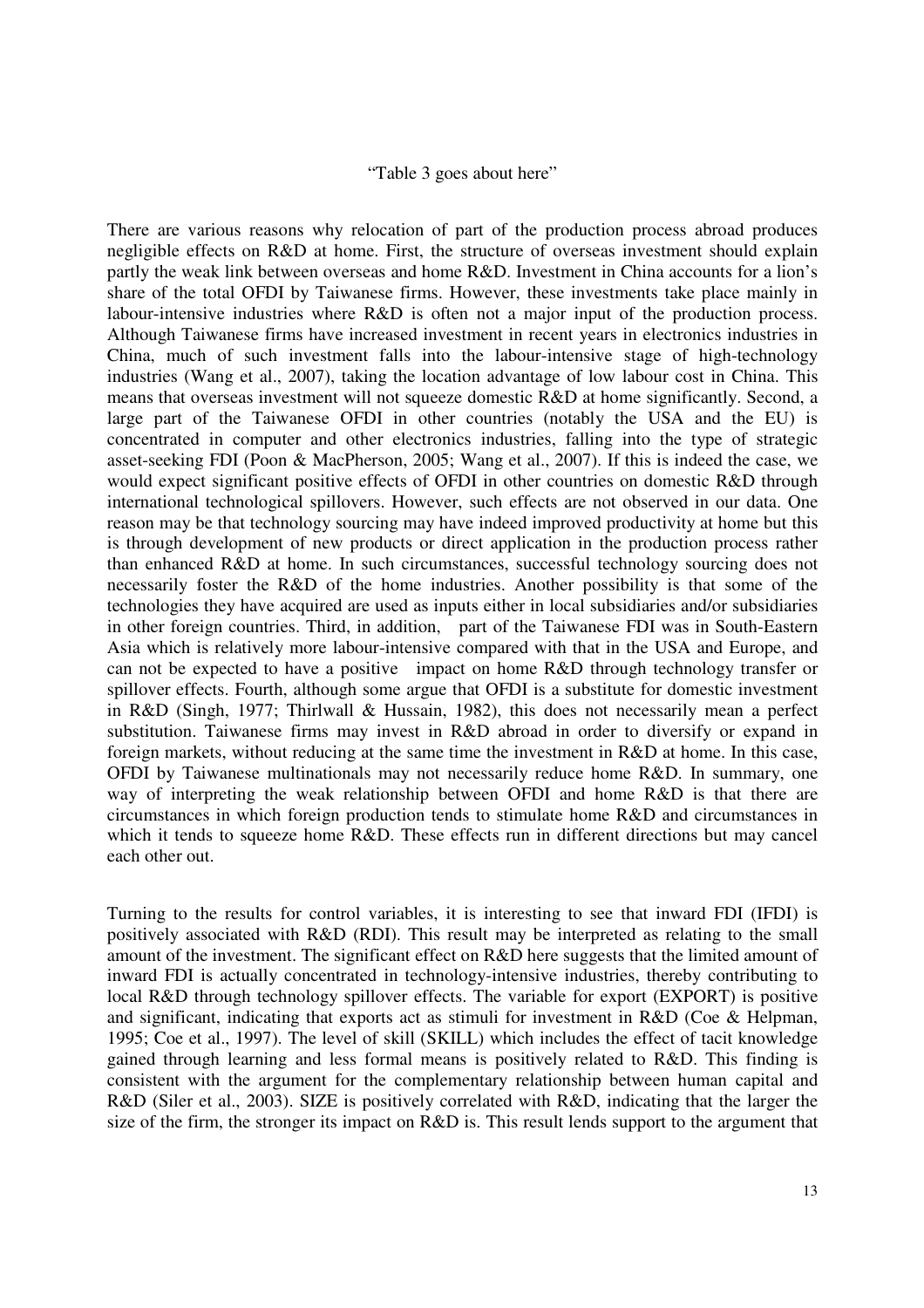innovative activity increases more than proportionately with firm size (Cohen et al., 1987; Tsai  $\&$ Wang, 2005). Lastly, repeating the same result as in the last chapter, capital intensity is unexpectedly negative and significant. This is somewhat surprising and further research on this is needed.

The finding of the insignificant effect of OFDI on home R&D, however, may mask significant heterogeneity across industries with different levels of technology opportunities. The discussion in the literature review section suggests that technological opportunities may moderate the relationship between OFDI and home-country R&D. To test this hypothesis, we split the sample into two groups: 'high technology opportunity industries' and 'low technology opportunity industries' on the basis of the level of R&D intensity (R&D expenditure per employee). We label the group with low R&D intensity as 'low technology opportunities industries' and the group with high R&D intensity as 'high technology opportunity industries'. The results of estimations of equations (1) and (2) for both groups of industries are shown in Table 4.

"Table 4 goes about here"

Columns (1) and (3) show that the variable of TOFDI is not statistically significant, suggesting that the effects of OFDI do not differ between industries with different levels of technological opportunities. Put differently, the relationship between outward FDI and home R&D is not moderated by the differences in the level of technological opportunities in different industries. There are a number of reasons for this observation. It is possible that Taiwanese firms in the high technology opportunity industries do not have high absorptive capacities which are a function of prior investment in knowledge and R&D of the firm (Cohen & Levinthal, 1990, p. 128). Home country firms with low absorptive capacities are not able to fully benefit from technology-sourcing OFDI abroad. It is also possible that R&D intensity may be not an ideal measure of technological opportunities. Further research is needed to investigate how technological opportunities moderate the relationship between OFDI and home R&D.

Columns (2) and (4) show the results for different locations of the investment. The variable for outward FDI in China (OFDIC) is not significant in both groups. This indicates that the effect of OFDI in China on R&D in Taiwan is not moderated by the level of technological opportunities. This finding is consistent with our discussion in the literature review. Indeed, the result is expected because a lion's share of such investment in China is concentrated in labour-intensive industries and labour-intensive stages of high technology industries such as electronics industries (as previously noted) where technological opportunities are limited.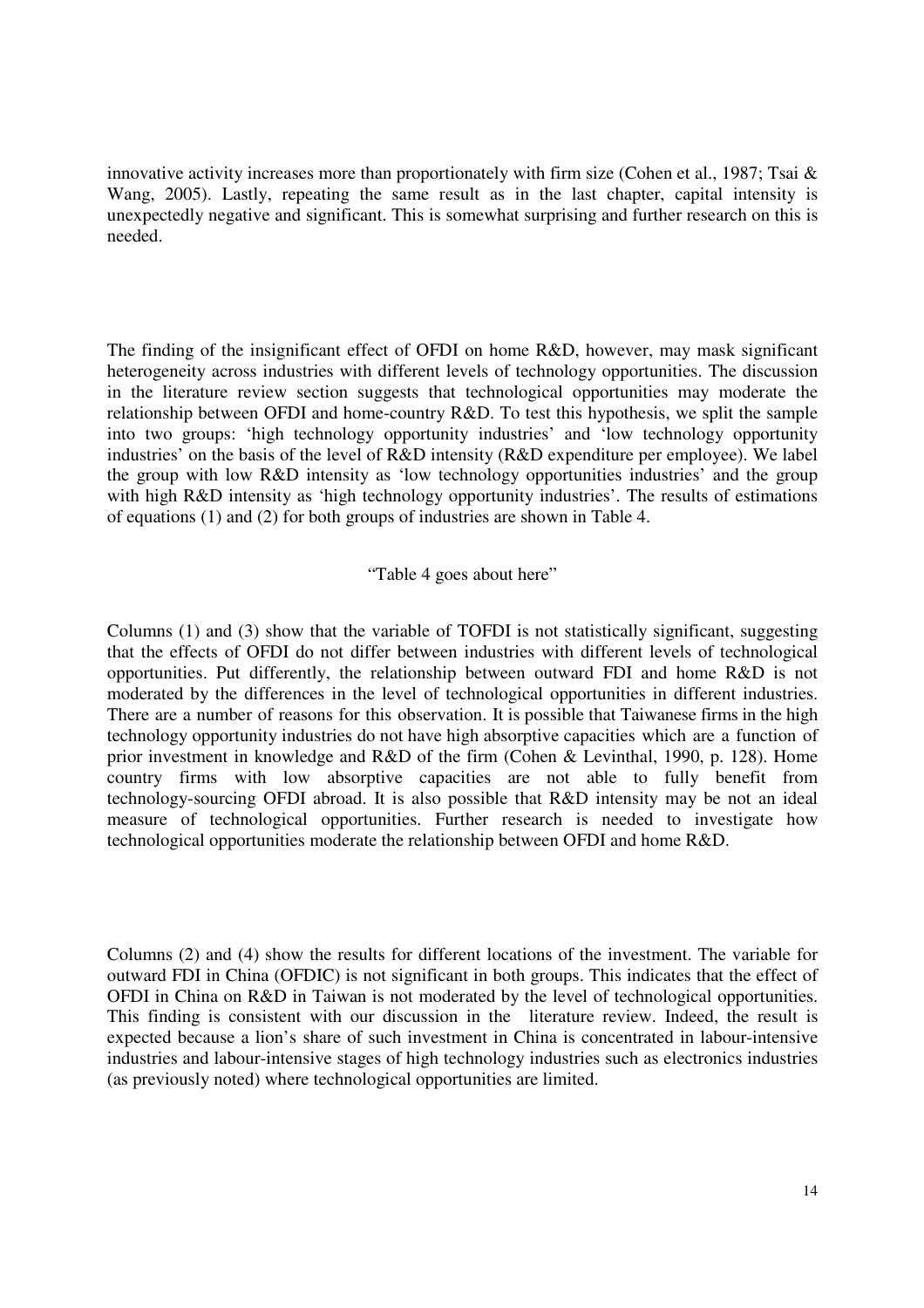Perhaps the most telling result of Table 4 is that the significant positive effect of OFDI in other countries shows up in the high technology opportunity industries. This finding is consistent with our discussion in the literature review and supports the view of Kim and Kang (1996) who argue that outward FDI to countries with advanced technology may enhance technology transfer to the home country. Empirically, the finding confirms that of Egger and Pfaffermayr (2003) which finds that firms investing abroad raise their investments in R&D and in intangible assets at home. It is in line with Desai et al. (2005) who find that OFDI is associated with greater domestic R&D spending, because FDI has allowed the home MNEs to grow larger and to spend more resources on R&D than would otherwise have been possible. One explanation for this finding is that the Taiwanese investment in other countries is driven by strategic asset-seeking which transfers knowledge or technology back to Taiwan. This explanation is consistent with fact that some Taiwanese electronics and computer firms in recent years have acquired small US firms in order to get access to the advanced technology of these firms. Indeed, our finding is in line with a few existing studies analyse the interactions between external sources of knowledge and in-house R&D activities. For example, several scholars argue that the external acquisition of knowledge may stimulate rather than substitute for firms' own R&D (Arora & Gambardella, 1990; Veugelers, 1997). Cohen and Levinthal (1989, 1990) explain this relationship of complementarity in some depth, using the concept of absorptive capacity. Cohen and Levinthal concluded that in-house R&D activities not only contribute to the generation of new knowledge, but also enhance the firm's ability to assimilate and exploit knowledge generated outside the firm.

## **CONCLUSIONS**

This paper has examined the effects of OFDI on R&D in the source country. The results show that the impact of outward FDI by Taiwanese MNEs on R&D in Taiwan is in general neutral. This study concludes that Taiwanese FDI does not significantly upgrade, harm or substitute domestic R&D in Taiwan. This research has considered the effects of OFDI in China and other countries and finds that the insignificant effect does not vary with the location of investment.

Furthermore, this study have analysed the OFDI effect in high and low technology opportunity industries separately. The results show that while OFDI in China exerts a negligible impact on R&D in Taiwan in both groups of industries, OFDI in other countries produces a significant impact on R&D in Taiwan in high technology opportunity sectors. The contrasting pattern of findings corroborates the argument that the nature of the investment by multinationals varies between different host countries, leading to different patterns of relationship between OFDI and R&D in the source country. It also illustrates that industry-specific effects have to be considered for a full understanding of the relationship between OFDI and home R&D. Although theories do not provide any clear-cut answers, the empirical analysis in this chapter pinpoints situations under which OFDI can and can not stimulate R&D in the source country.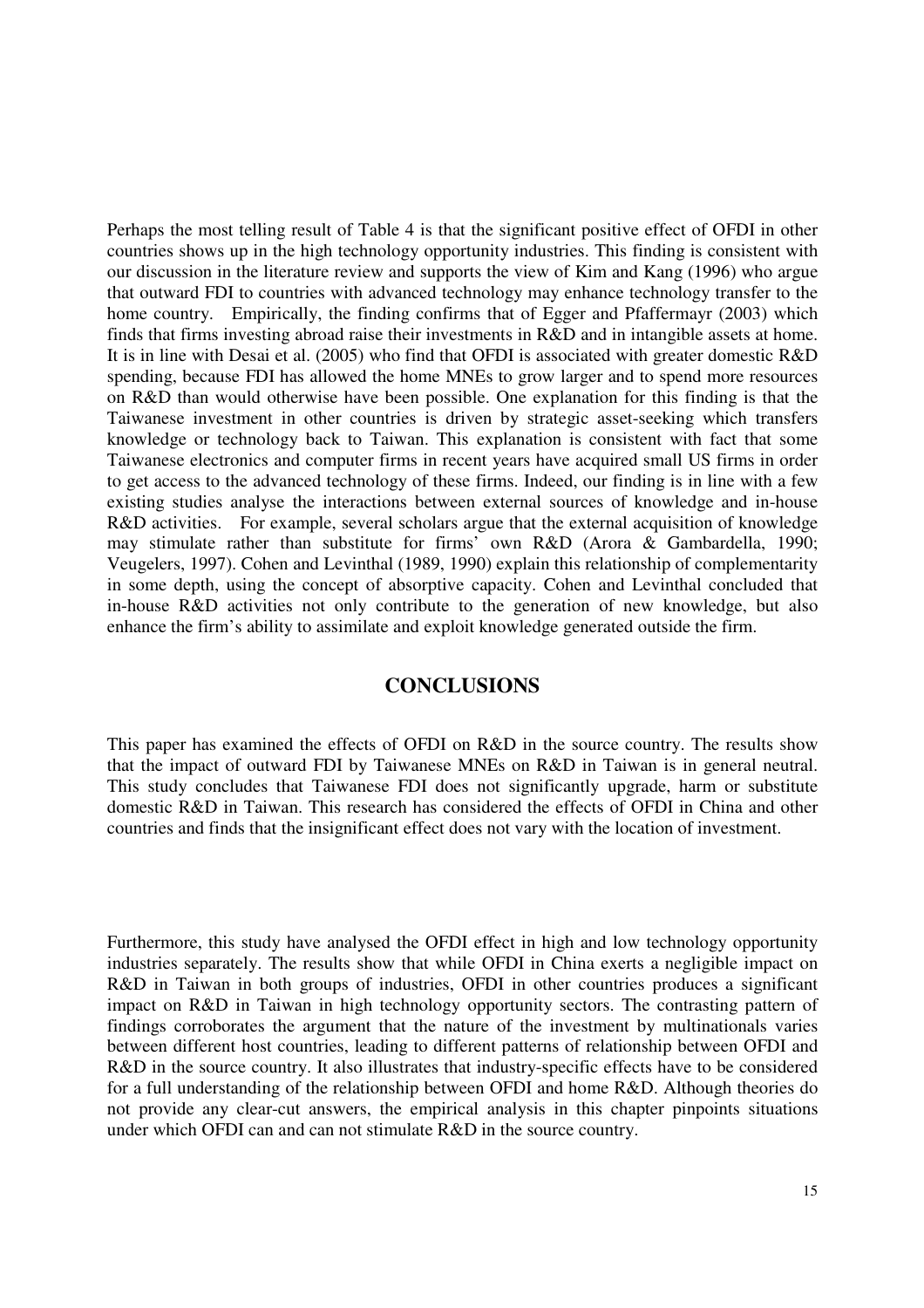In anchoring the findings of this study in the larger literature, some of its limitations must be acknowledged**.** First, the study can not distinguish the effect of OFDI on multinationals and non-multinationals at home. In fact, OFDI may have a positive impact on the R&D of non-multinational companies, if the setting up of a foreign affiliate boosts demand for intermediate products from suppliers located in the home country. This effect would be particularly strong when the foreign affiliate uses 'conditional buying' which forces those home companies to improve technology. Second, the use of industry level data is a limitation because it does not allow the separation of the determinants of R&D that result from a firm's specific capabilities, from those improvements that are general to the industry. The employment of firm-level data would enable us to better examine the impact of micro-level characteristics, such as ownership and size of enterprises, on R&D.

The results nevertheless carry important policy implications. The findings suggest that the Taiwanese government should distinguish the level of liberalization towards OFDI for different locations and different types of industries. In particular, the government should channel more investment towards high technology opportunity sectors Western countries. This will enhance R&D of the Taiwanese industries at home and hence the long-run competitiveness of the Taiwanese economy.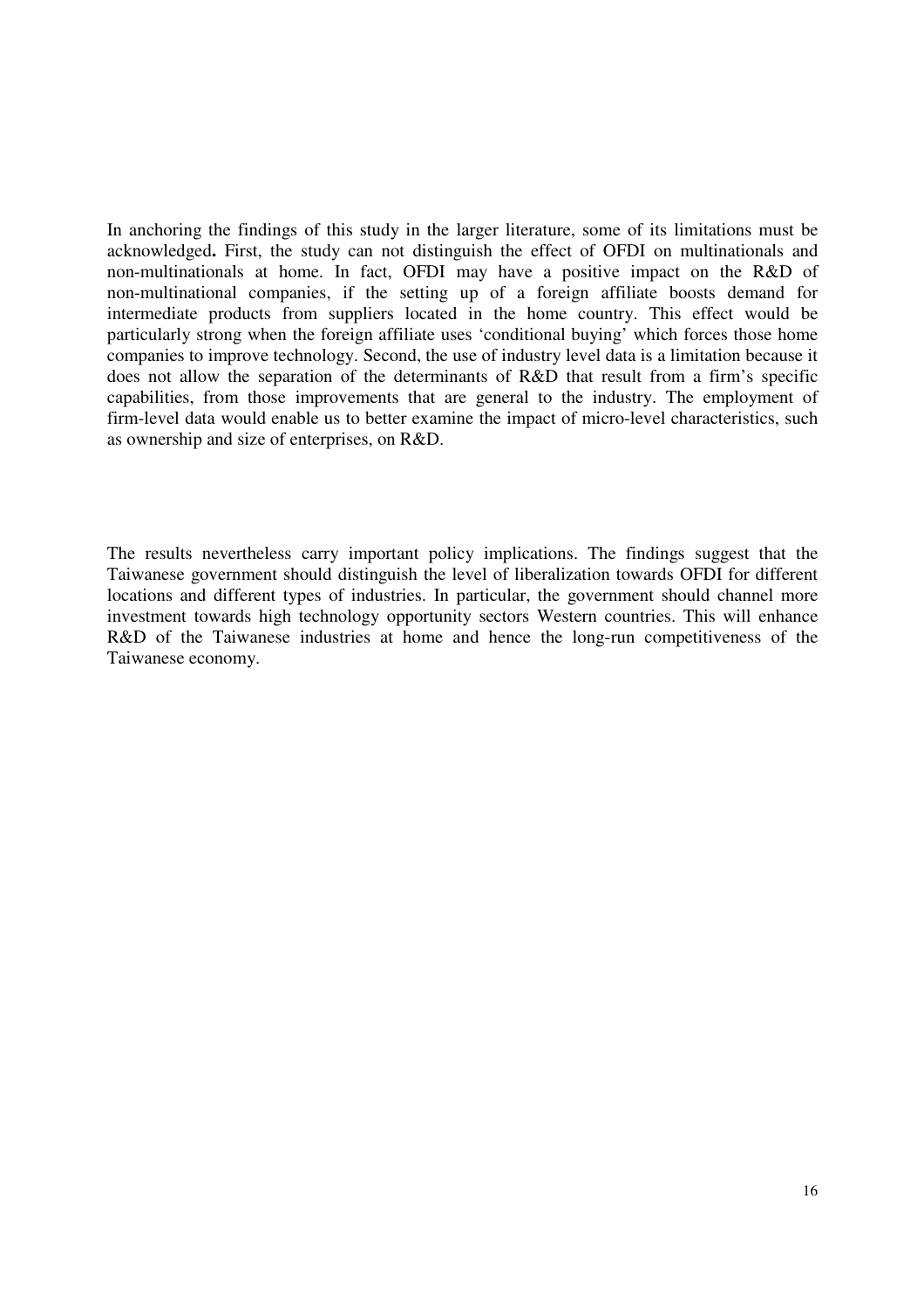### ENDNOTES

<sup>1</sup> One example is that the Taiwanese government still has tight control in place to restrict investment in China by high-technology Taiwanese electronics firms to prevent technology transfer to China.

<sup>2</sup> The fifteen industries include: (1) food, beverage, tobacco, (2) textiles, mills, (3) wearing apparel and clothing accessories, (4) wood and bamboo products, furniture, (5) pulp, paper and paper products, printing and reproduction of recorded media, (6) plastic products, and (7) non-metallic mineral products. Schumpeter Industries include: (8) leather, fur and related products, (9) chemical materials and products, petroleum and coal products, medical products, (10) rubber products, (11) basic metal products, fabricated metal products, (12) machinery and equipment, manufacturing not elsewhere classified, (13) electronic parts and components, computers, electronic products and equipment, (14) motor vehicles and parts, other transport equipment, and (15) precision, optical products, medical equipment, watches and clocks.

<sup>3</sup> Using the form of stock in measuring R&D would in principle be better than that of R&D flow. However, Jefferson et al. (2004) investigate the sensitivity of using a single year's R&D expenditure rather than measure of R&D stock, and they find 'the relevant elasticity is stable over flow and stock measures of R&D input'. So the use of R&D expenditure should not bias our results significantly.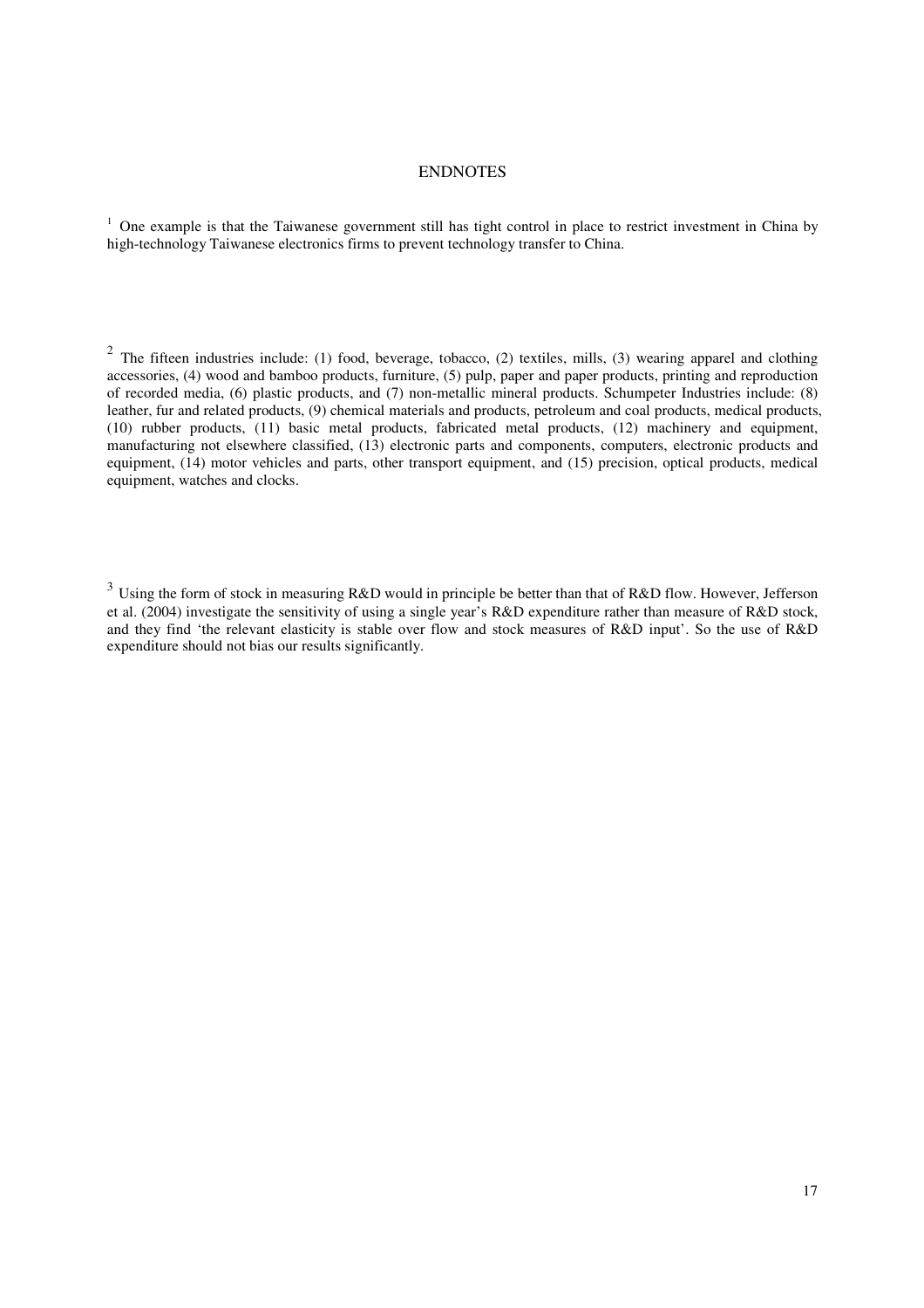# TABLES

### **Table 1: Description of variables**

| <b>Variable</b> | <b>Measurement</b>                                          | <b>Mean</b>  | <b>S.D.</b>  |
|-----------------|-------------------------------------------------------------|--------------|--------------|
| <b>RD</b>       | R&D expenditure                                             | 7373934      | 21318407     |
| <b>TOFDI</b>    | Total annual OFDI outflows from Taiwan to foreign countries | 321494.10    | 612716.80    |
| <b>OFDIC</b>    | Annual FDI outflows from Taiwan to China                    | 245355.30    | 480177.20    |
| <b>OFDIO</b>    | Annual FDI outflows from Taiwan to other countries          | 76138.83     | 173628.10    |
| <b>IFDI</b>     | Annual FDI inflows to Taiwan                                | 141789.00    | 490825.60    |
| KL.             | Fixed capital employed/employees                            | 0.13         | 0.11         |
| <b>EXPORT</b>   | Value of direct exports from Taiwan                         | $2.08E + 08$ | $4.34E + 08$ |
| <b>SKILL</b>    | Wages/employees                                             | 35423.06     | 7375.72      |
| <b>SIZE</b>     | Fixed capital employed/number of firms                      | 4.14         | 5.18         |

# **Table 2: Correlation matrix of variables**

|          | 2    |      | 4    |      | O    |      | $\circ$ |
|----------|------|------|------|------|------|------|---------|
| 1.TOFDI  | 0.91 | 0.66 | 0.60 | 0.46 | 0.45 | 0.44 | 0.39    |
| 2.OFDIC  |      | 0.46 | 0.58 | 0.47 | 0.42 | 0.49 | 0.38    |
| 3.OFDIO  |      |      | 0.49 | 0.31 | 0.35 | 0.31 | 0.27    |
| 4.IFDI   |      |      |      | 0.45 | 0.44 | 0.47 | 0.41    |
| 5.KL     |      |      |      |      | 0.32 | 0.86 | 0.85    |
| 6.EXPORT |      |      |      |      |      | 0.31 | 0.37    |
| 7.SKILL  |      |      |      |      |      |      | 0.70    |
| 8.SIZE   |      |      |      |      |      |      |         |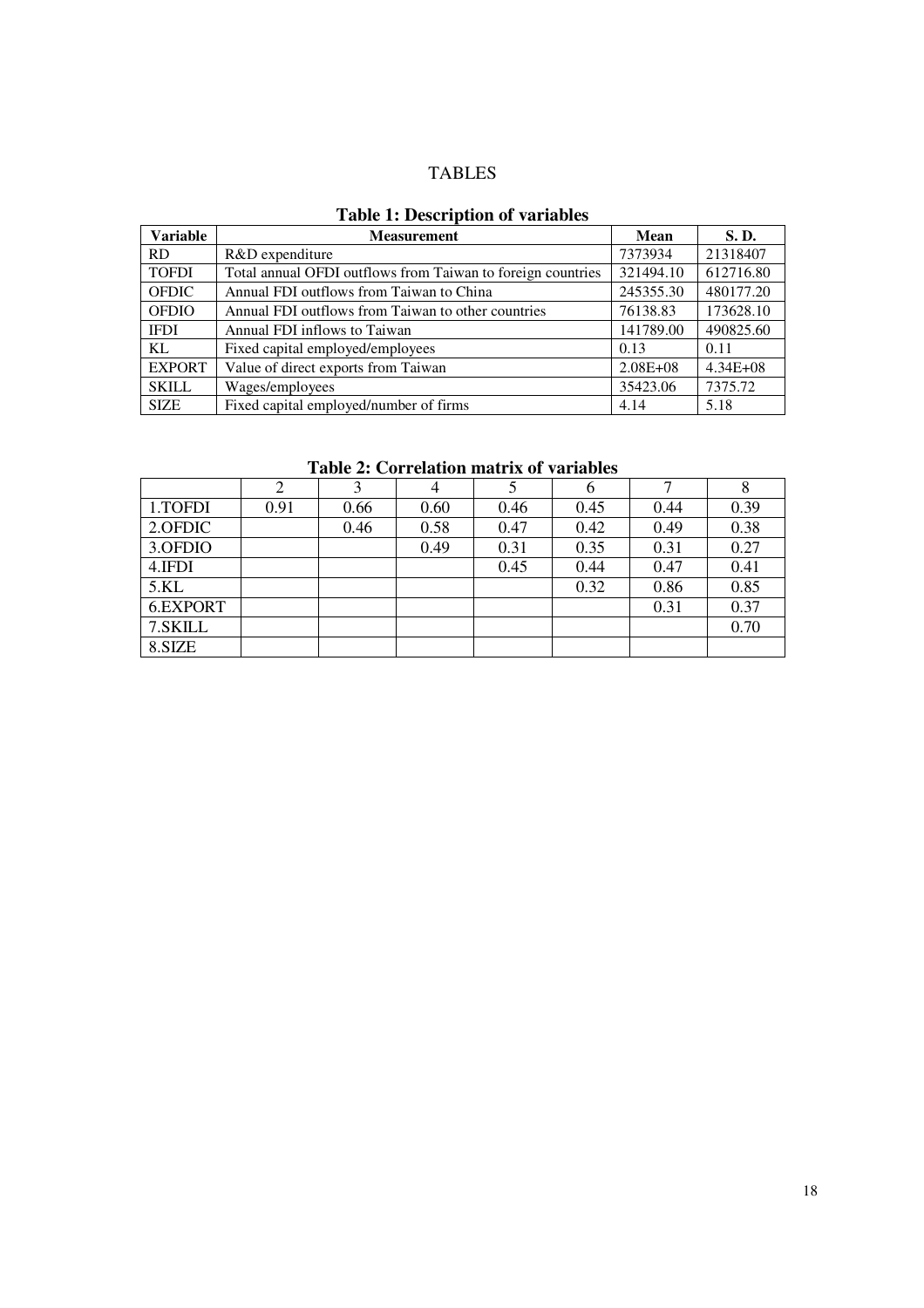| Dep.Var.: RD   | FE                   | RE            | FE                  | RE            |  |
|----------------|----------------------|---------------|---------------------|---------------|--|
|                | (1)                  | (2)           | (3)                 | (4)           |  |
| $\mathsf{C}$   | $-44.220$            | $-26.981$     | $-47.380$           | $-27.792$     |  |
|                | $(-7.63)$ ***        | $(-4.84)$ *** | $(-7.70)$ ***       | $(-4.99)$ **  |  |
| <b>TOFDI</b>   | 0.045                | $-0.048$      |                     |               |  |
|                | (0.96)               | $(-1.20)$     |                     |               |  |
| <b>OFDIC</b>   |                      |               | 0.071               | $-0.077$      |  |
|                |                      |               | (1.34)              | $(-2.03)$ **  |  |
| <b>OFDIO</b>   |                      |               | 0.002               | $-0.001$      |  |
|                |                      |               | (0.09)              | $(-0.04)$     |  |
| <b>IFDI</b>    | 0.078                | 0.097         | 0.074               | 0.104         |  |
|                | $(3.25)$ ***         | $(4.29)$ ***  | $(3.03)$ ***        | $(4.51)$ ***  |  |
| <b>KL</b>      | $-0.691$             | $-0.312$      | $-0.711$            | $-0.297$      |  |
|                | $(-3.61)$ ***        | $(-1.71)^*$   | $(-3.70)$ ***       | $(-1.64)$ *   |  |
| <b>EXPORT</b>  | 0.670                | 0.728         | 0.658               | 0.753         |  |
|                | $(13.63)$ ***        | $(15.10)$ *** | $(12.99)$ ***       | $(16.09)$ *** |  |
| SKILL          | 4.435                | 2.549         | 4.442               | 2.642         |  |
|                | $(7.89)$ ***         | $(5.06)$ ***  | $(7.93)$ ***        | $(5.24)$ ***  |  |
| <b>SIZE</b>    | 0.281                | 0.156         | 0.295               | 0.140         |  |
|                | $(2.54)$ ***         | (1.43)        | $(2.64)$ ***        | (1.29)        |  |
| Adjusted $R^2$ | 0.756                | 0.699         | 0.756               | 0.701         |  |
| F value        | 35.727***            | 87.726***     | 34.057***           | 75.998***     |  |
| $\mathbf N$    | 225                  | 225           | 225                 | 225           |  |
| Hausman test   | $x^{2(6)=62.046***}$ |               | $x^{2(7)=60.174**}$ |               |  |

**Table 3: The impact of OFDI on R&D expenditure** 

Figures in parentheses are t statistics (two-tailed tests); \*, \*\*, and \*\*\* denote significance at the 10%, 5% and 1% levels, respectively.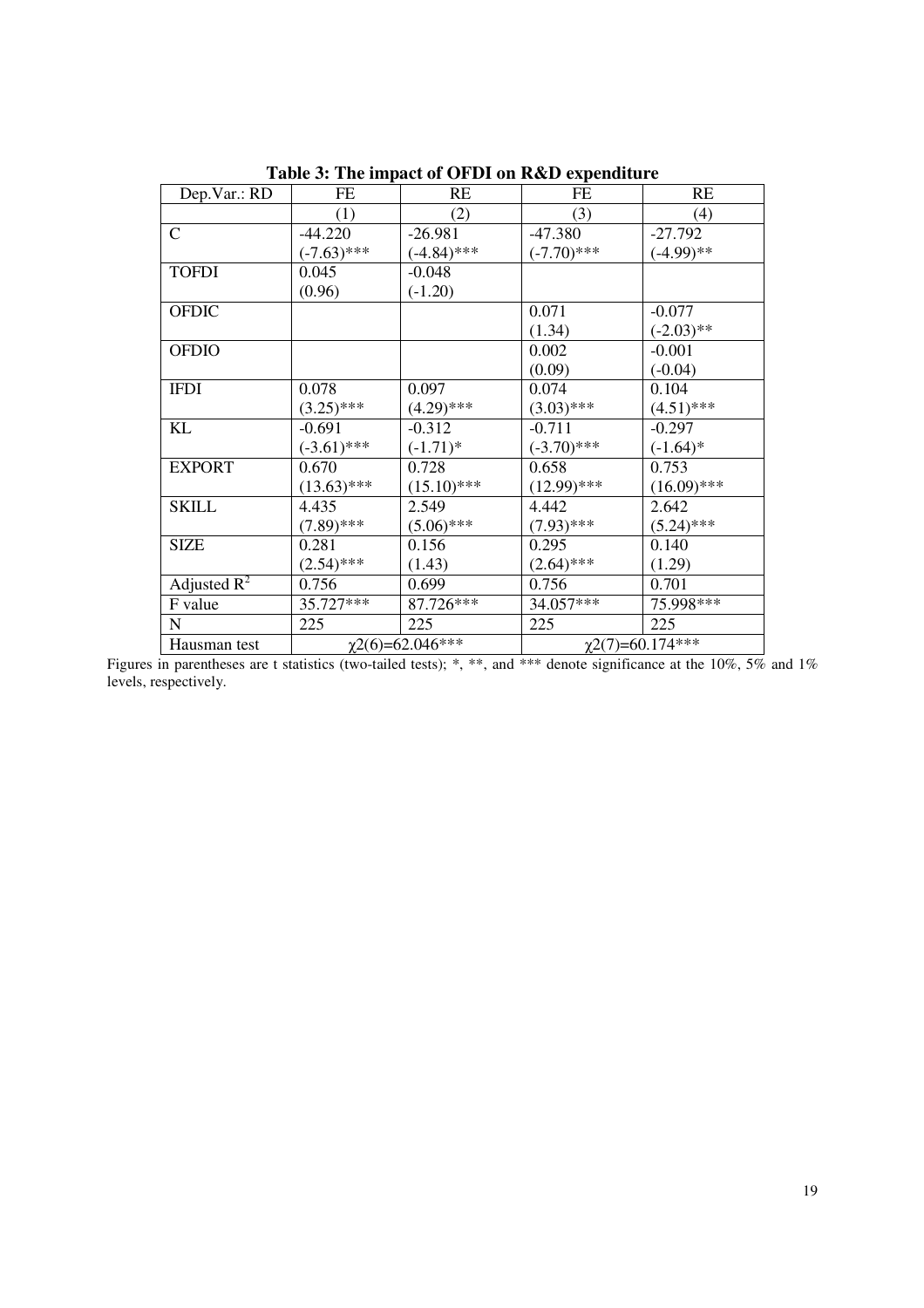| Dep.Var.: RD   | Low technology opportunities |              | High technology opportunities |               |
|----------------|------------------------------|--------------|-------------------------------|---------------|
|                | (1)                          | (2)          | (3)                           | (4)           |
| $\mathsf{C}$   | $-17.199$                    | $-19.336$    | $-46.681$                     | $-42.794$     |
|                | $(-1.818)*$                  | $(-1.95)$ ** | $(-4.52)$ ***                 | $(-4.05)$ *** |
| <b>TOFDI</b>   | 0.086                        |              | 0.080                         |               |
|                | (1.30)                       |              | (1.06)                        |               |
| <b>OFDIC</b>   |                              | 0.004        |                               | 0.043         |
|                |                              | (0.05)       |                               | (0.58)        |
| <b>OFDIO</b>   |                              | 0.021        |                               | 0.054         |
|                |                              | (1.03)       |                               | $(1.66)*$     |
| <b>IFDI</b>    | 0.009                        | 0.009        | 0.040                         | 0.023         |
|                | (0.31)                       | (0.31)       | (1.06)                        | (0.59)        |
| KL             | 0.499                        | 0.481        | $-0.901$                      | $-0.854$      |
|                | $(1.71)^*$                   | (1.62)       | $(-3.11)$ ***                 | $(-2.92)$ *** |
| <b>EXPORT</b>  | 0.598                        | 0.620        | 0.725                         | 0.726         |
|                | $(7.28)$ ***                 | $(7.02)$ *** | $(9.72)$ ***                  | $(9.50)$ ***  |
| <b>SKILL</b>   | 1.958                        | 2.192        | 4.253                         | 3.906         |
|                | $(2.41)$ **                  | $(2.55)$ *** | $(4.68)$ ***                  | $(4.18)$ ***  |
| <b>SIZE</b>    | 0.118                        | 0.144        | 0.261                         | 0.248         |
|                | (0.70)                       | (0.83)       | $(1.83)*$                     | $(1.71)^*$    |
| Adjusted $R^2$ | 0.673                        | 0.667        | 0.712                         | 0.716         |
| F value        | 11.708***                    | 10.914       | 15.739                        | 15.251        |
| $\mathbf N$    | 105                          | 105          | 120                           | 120           |

**Table 4: The impact of OFDI on R&D expenditure (FE model)** 

Figures in parentheses are t statistics (two-tailed tests); \*, \*\*, and \*\*\* denote significance at the 10%, 5% and 1% levels, respectively.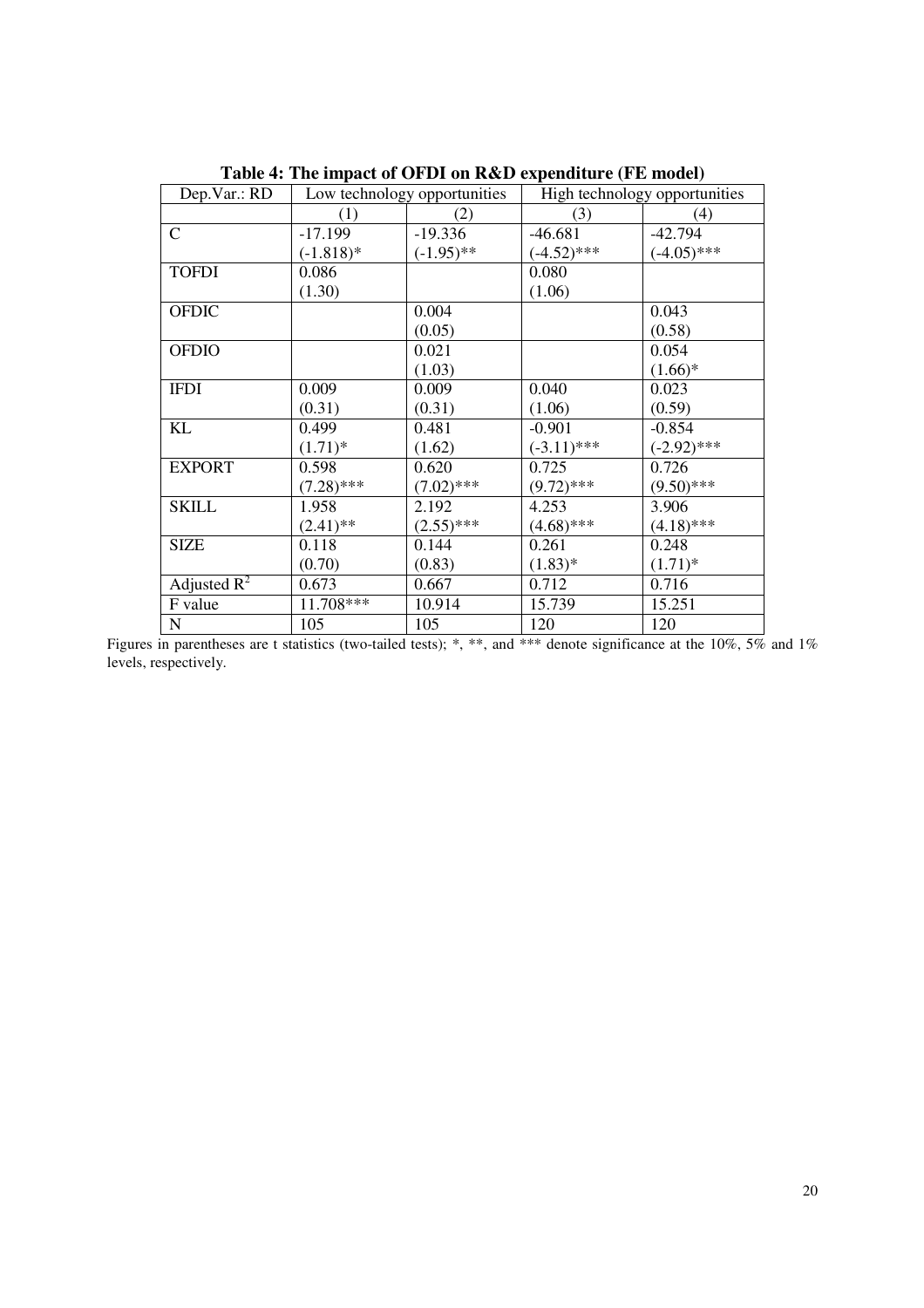# **References**

Acs, Z.J. & Audretsch, D.B. 1990. *Innovation and small firms*, Cambridge, Mass: MIT Press.

Almeida, P. 1996. Knowledge sourcing by foreign multinationals: Patent citation analysis in the U.S. semiconductor industry, *Strategic Management Journal*, 17 (Summer Special Issue): 155-165.

Almeida, P., Song, J.Y. & Grant, R.M. 2002. Are firms superior to alliances and markets? An empirical test of cross-order knowledge building, *Organization Science*, 13(2): 147-161.

Almeida, P. & Phene, A. 2004. Subsidiaries and knowledge creation: the influence of the MNC and host country on innovation, *Strategic Management Journal*, 25(8/9): 847-864.

Almor T., Hashai N. & Hirsh S. 2006. The Product Cycle Revisited: Knowledge Intensity and Firm Internationalization, Management International Review, 46(5): 507-528.

Arndt, C., Buch, C.M. & Schnitzer, M. 2007. FDI and domestic investment: an industrylevel view, Discussion Paper No. 212, Governance and the Efficiency of Economic Systems (GESY).

Arora, A., Gambardella, A. 1990. Complementarily and external linkages: the strategies of the large firms in biotechnology, *Journal of Industrial Economics*, 38, 361–37.

Bhattacharya, M. & Bloch, H. 2004. Determinants of innovation, *Small Business Economics*, 22(2): 155-162.

Bjorkamn, I., Barner – Rasmussen, W. & Li, L. 2004. Managing knowledge transfer in MNCs: the impact of headquarters control mechanisms, *Journal of International Business Studies*, 35(5): 433-455.

Buckley, P.J. & Casson, M. C. 1988. Models of the Multinational Enterprise, *Journal of International Business Studies*, 29(1): 21-44.

Borensztein, E., De Gregorio, J. & Lee, J.W. 1998. How does foreign direct investment affect economic growth? *Journal of International Economics*, 45(1): 115-135.

Brewer, T. & Young, S. 1998. *The multinational investment system and multinational enterprises*. Oxford: Oxford University Press.

Buckley, P.J. & Casson, M. C. 1976. *The future of multinational enterprise*. London: Macmillan.

Buckley, P.J., Clegg, J. & Wang, C. 2002. The impact of inward FDI on the performance of Chinese manufacturing firms, *Journal of International Business Studies*, 33(4): 637-655.

Buckley, P.J., Clegg, J. & Wang, C. 2007. Is the relationship between Inward FDI and spillover effects linear? An empirical examination of the case of China, *Journal of International Business Studies*, 38(3): 447-459.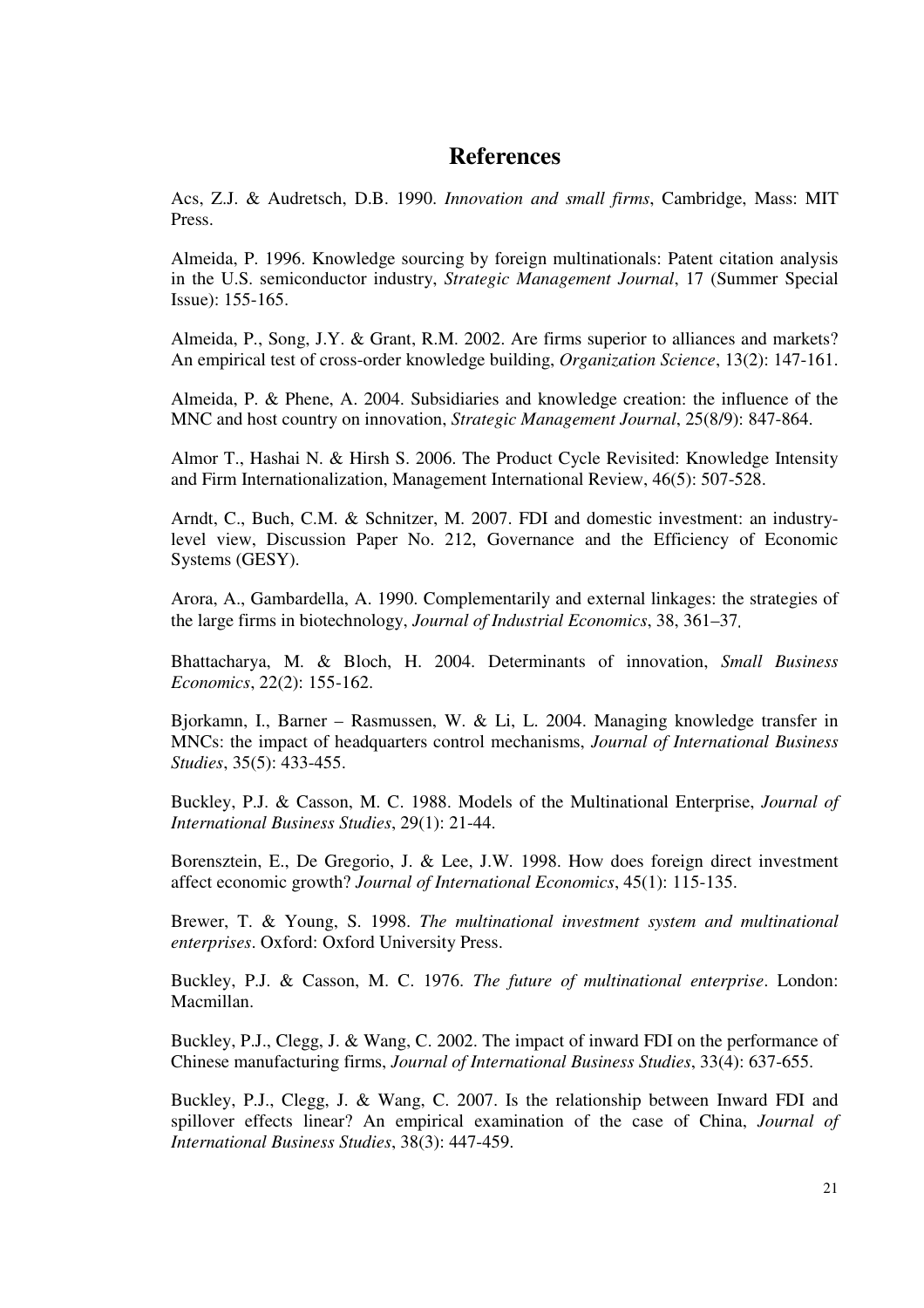Buckley, P.J., Wang, C. & Clegg, J. 2007. The Impact of Foreign ownership, Local Ownership and Industry Characteristics on Spillover Benefits from Foreign Direct Investment in China, *International Business Review, 16(2), 142-158*.

Cantwell, J. 1994. The relationship between international trade and international production, in Greenway, D. and Winters, L. A. (Ed), *Surveys in International Trade*: 303-328, Oxford: Blackwell

Cantwell, J. 1995. The Globalisation of Technology: What Remains of the Product Cycle Model?, Cambridge Journal of Economics, 19(1): 155-174.

Castellani, D. and Zanfei, A. 2006. *Multinational firms, innovation and productivity*, Edward Elgar.

Caves, R.E. 1974. Multinational firms, competition and productivity in host country markets, *Economica*, 41(162): 176-193.

Caves, R.E. 1982. *Multinational enterprise and economic analysis*, Cambridge: University Press.

Caves, R. 1996. *Multinational enterprises and economic analysis*, Cambridge, MA: Cambridge University.

Child, J. & Rodrigues, S.B. 2005. The Internationalization of Chinese firms: A case for theoretical extension, *Management and Organization Review*, 1(3): 381-410.

Clark, K.J. & Griliches, Z. 1984. Productivity growth and R&D at the business level: results from the PIMS data base, in Griliches, Z. (Ed.), R and D, Patents and productivity, NBER, Chicago: University of Chicago Press.

Co, C. Y. & List J.A. 2004) Is foreign direct investment attracted to knowledge creators, Applied Economics, 36(11): 1143-1149.

Coe, D.T. & Helpman, E. 1995. International R&D spillovers. *European Economic Review*, 39(5): 859-887.

Coe, D.T., Helpman, E. & Hoffmaister, A.W. 1997. North-South R&D spillovers, *Economic Journal*, 107(440): 134-149.

Cohen, W.M., Levin R.C. & Mowery, D.C. 1987. Firm size and R&D intensity: A re-examination, *Journal of Industrial Economics*, 35(4): 543-565.

Cohen, M.W. & Levinthal, D. 1989. Innovation and learning: the two faces of

R&D, *Economic Journal,* 99: 569-596.

Cohen, W.M., Levinthal, D.A. 1990. Absorptive capacity: a new perspective on learning and innovation, *Administrative Science Quarterly*, 35: 128–152.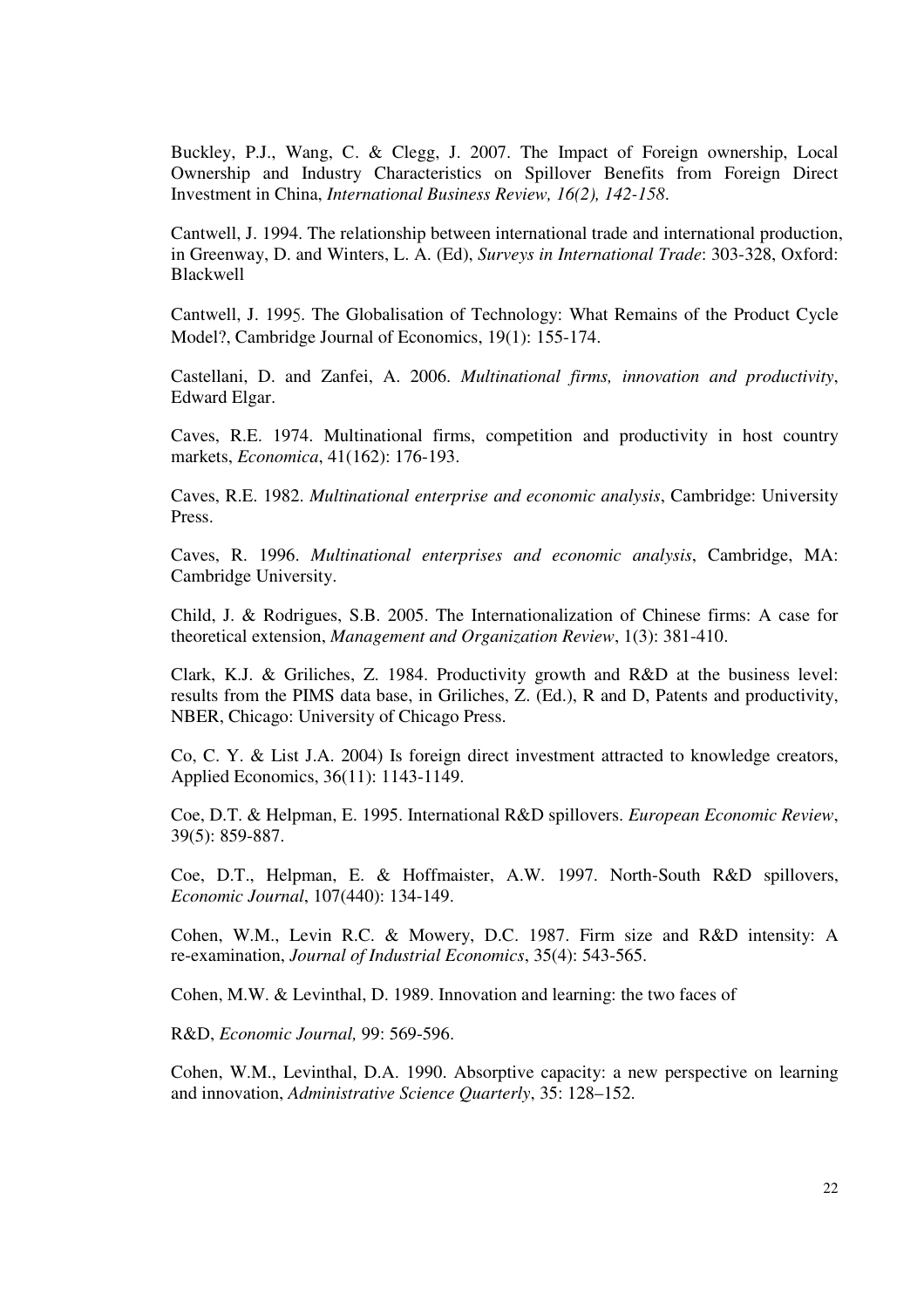Cohen, W.M., Goto, A., Nagata, A., Nelson, R.R. and Walsh, J.P. 2002. R&D spillovers, patents, and the incentives to innovate in Japan and the United States, *Research Policy*, 31: 1349-1367.

Das, S. 1987. Externalities and technology transfer through multinational corporations, *Journal of International Economics*, 22(1-2): 171-182.

Desai, M.A., Foley, F. & Hines Jr, R.J. 2005. Foreign direct investment and domestic economic activity. NBER Working Paper, No 11717, Cambridge: National Bureau of Economic Research.

Driffield, N. & Love, J.H. 2003 Foreign direct investment, technology sourcing and reverse spillovers, *The Manchester School*, 71(6): 659-672.

Dunning, J.H. 1977. Trade, location of economic activity and the NINE: a search for an eclectic approach , in Ohlin, B. , Hesselborn, P. O. and Wijkman, P. M. (eds), *The international allocation of economic activity*: 395-431, London: Macmillan.

Dunning, J. H. 1981. *International Production and the Multinational Enterprise*, London: Gorge Allen and Unwin.

Dunning, J.H. 1988. The eclectic paradigm of international production: a restatement and some possible extensions, *Journal of International Business Studies*, 19(1): 1-31.

Dunning, J.H. 1988. *Explaining international production*, London: Happer Collins Academic.

Dunning, J.H. 1998. *Globalization, trade, and foreign direct investment*, New York: Elsevier.

Dunning, J.H. 1993. *Multinational enterprises and the global economy*, UK: Addison-Wesley Publishing Co.

Dunning, J.H. & Narula, R. 1995. The R&D activities of foreign firms in the United States, *International Studies of Management and Organisation*, 25(1/2): 39-73.

Egger, P. and Pfaffermayr, M. 2003. The counterfactual to investing abroad: an endogenous treatment approach of foreign affiliate activity, University of Innsbruck Working Paper, No. 02.

Ethier, W. 1986. The multinational firm, *Quarterly Journal of Economics*, 101(4): 805-834.

Fors, G. 1997. Utilisation of R&D results in the home and foreign plants of multinationals, *Journal of Industrial Economics*, 45(3): 341-358.

Fosfuri, A. & Motta, M. 1999. Multinational without advantages, *Scandinavian Journal of Economics*, 101(4): 617-630.

Frost, T.S. 2001. The geographic sources of foreign subsidiaries innovations, *Strategic Management Journal*, 22(2): 101-123.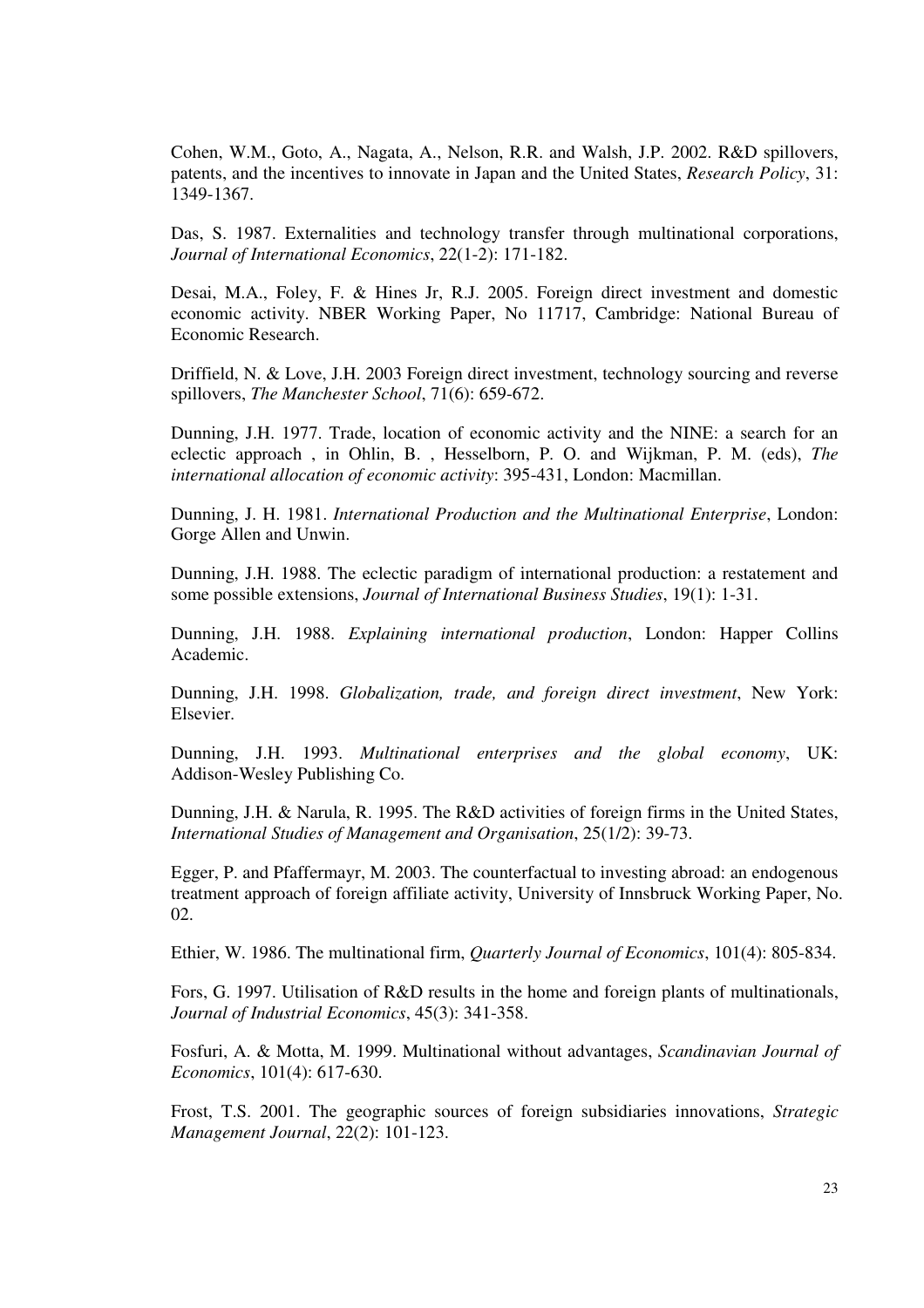Frost, T., Birkinshaw, J.M., & Ensign, S. 2002. Centres of excellence in multinational corporations, *Strategic Management Journal*, 23(11): 997-1018.

Globerman, S. 1979 Foreign direct investment and 'spillover' efficiency benefits in Canadian manufacturing industries, *Canadian Journal of Economics*, 12(1): 42-56.

Görg, H. & Greenaway, D. 2002. Do domestic firms really benefit from foreign Direct investment? CEPR Discussion Paper No. 3485, London: Centre for Economic Policy Research.

Griffiths,W. & Webster, E. 2004. The Determinants of Research and Development and Intellectual Property Usage among Australian Companies, 1989 to 2002, Melbourne Institute Working Paper No. 27/04, Melbourne Institute of Applied Economic and Social Research, Melbourne: The University of Melbourne.

Gupta, A. & Govidarajan, V. 2000. Knowledge flows within multinational corporations, *Strategic Management Journal*. 21(4): 473-496.

Hausman, J. 1978. Specification tests in econometrics, *Econometrica*, 46(6): 1251-1271.

Hobday, M., 1995. *Innovation in East Asia: The Challenge to Japa*n, Vermont:

Edward Elgar.

Hu, A.G.Z., Gary, H.J. & Jinchang, Q. 2005. R&D and technology transfer: firm-level evidence from Chinese Industry, *The review of economics and statistics*, 87(4): 780-786.

Hymer, S. 1976, originally written in 1960. The International Operations of National

Firms: a Study of Foreign Direct Investment, Ph.D. dissertation, Massachusetts Institute of Technology: MIT Press.

Kim, J.D. & Kang, I.S. 1996. Outward FDI and exports: the case of South Korea and Japan, *Journal of Asian Economics*, 8(1): 39-50.

Klevorick, A.K., Levin, R.C., Nelson, R.R. & Winter, S.G. 1995. On the sources and significance of interindustry differences in technological opportunities, *Research Policy*, 24 (2): 185-205.

Kokko, A. 1996. Productivity spillovers from competition between local firms and foreign affiliates, *Journal of International Development*, 8(4): 517-530.

Konings, J. & Murphy, P.A. 2006. Do multinational enterprises relocate employment to low-wage regions? Evidence from European multinationals, *Review of World Economics*, 142(2): 267-286.

Kuemmerle, W. 1997. Building effective R&D capabilities abroad, *Harvard Business School*, 75(2): 61-70.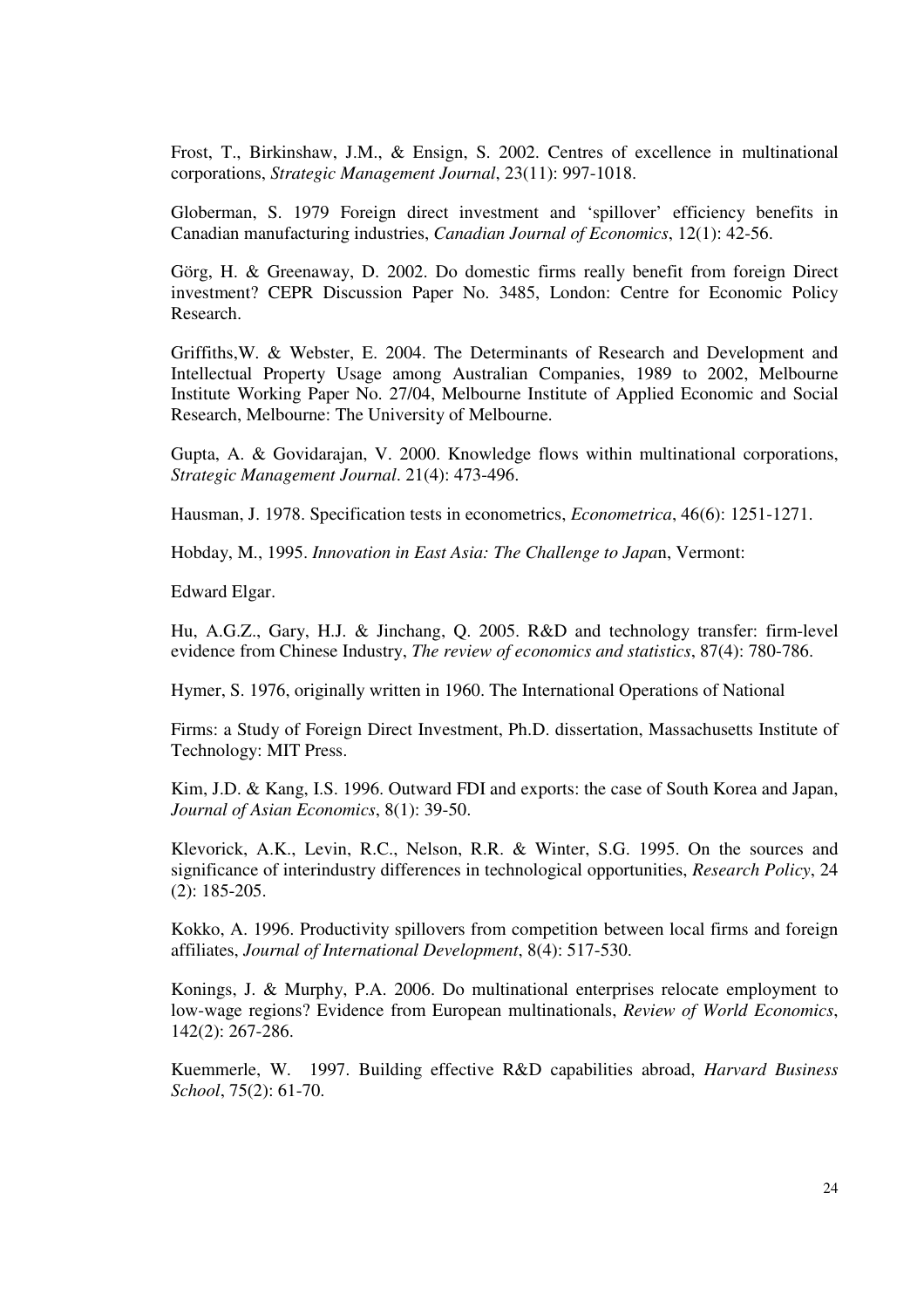Kuemmerle, W. 1999. The drivers of foreign direct investment into research and development: an empirical investigation, *Journal of International Business Studies*, 30(1): 1-24.

Kugler, M. 2006. Spillovers from foreign direct investment: within or between industries?, *Journal of Development Economics*, 88(2): 444-477.

Kumar, N. & Aggarwal, A. 2005. Liberalization, outward orientation and in house R&D activity of multinational and local firms: a quantitative exploration for Indian manufacturing, *Research Policy*, 34(4): 441-460.

Kumar, N., Saqib, M. 1996. Firm size, opportunities for adaptation, and in-house R&D activity in developing countries: the case of Indian manufacturing, *Research Policy*, 25 (5): 712–722.

Lecraw, D.J. 1993. Outward direct investment by Indonesian firms: motivation and effects, Journal of International Business studies, 24(3): 589-600.

Lichtenberg, F. & Siegel, D. 1991. The impact of R&D investment on Productivity-New evidence using linked R&D-LRD data, *Economic Inquiry*, 29(2): 203.

Lipsey, R.E. 2002. Home and host country effects of FDI, NBER Working Paper No. 9293, National Bureau of Economic Research, Cambridge, Mass.

Liu, X., Siler, P., Wang, C. & Wei, Y. 2000. Productivity spillovers from foreign direct investment: evidence from UK industry level panel data, *Journal of International Business Studies*, 31(3): 407-425.

Luo, Y. 2000. Dynamic capabilities in international expansion, *Journal of World Business*, 35(4): 355-378.

MacGarvie, M. 2006. Do firms learn from international trade? Review of *Economics and Statistics*, 88(1): 46-60.

Makino, S., Lau, C.M. & Yeh, R.S. 2002. Asset-exploitation versus asset-seeking: implications for location choice of foreign direct investment from newly industrialized economies, *Journal of International Business Studies*, 33(3): 403-421.

Markusen, J.R. 1995. The boundaries of multinational enterprises and the theory of international trade, *Journal of Economic Perspectives*, 9(2): 169-189.

Mathews, J.A. 2006. Dragon multinationals: New players in 21st century globalisation, *Asia Pacific Journal of Management*, 23(1): 5-27.

Nelson, R., Wolff, E. 1997. Factors behind cross-industry differences in technical progress, *Structural Change and Economic Dynamics*, 8(2): 115-123.

Pain, N. 2000. The impact of inward investment on the UK economy, Paper presented at HM Treasury seminar on economic growth and government policy, London.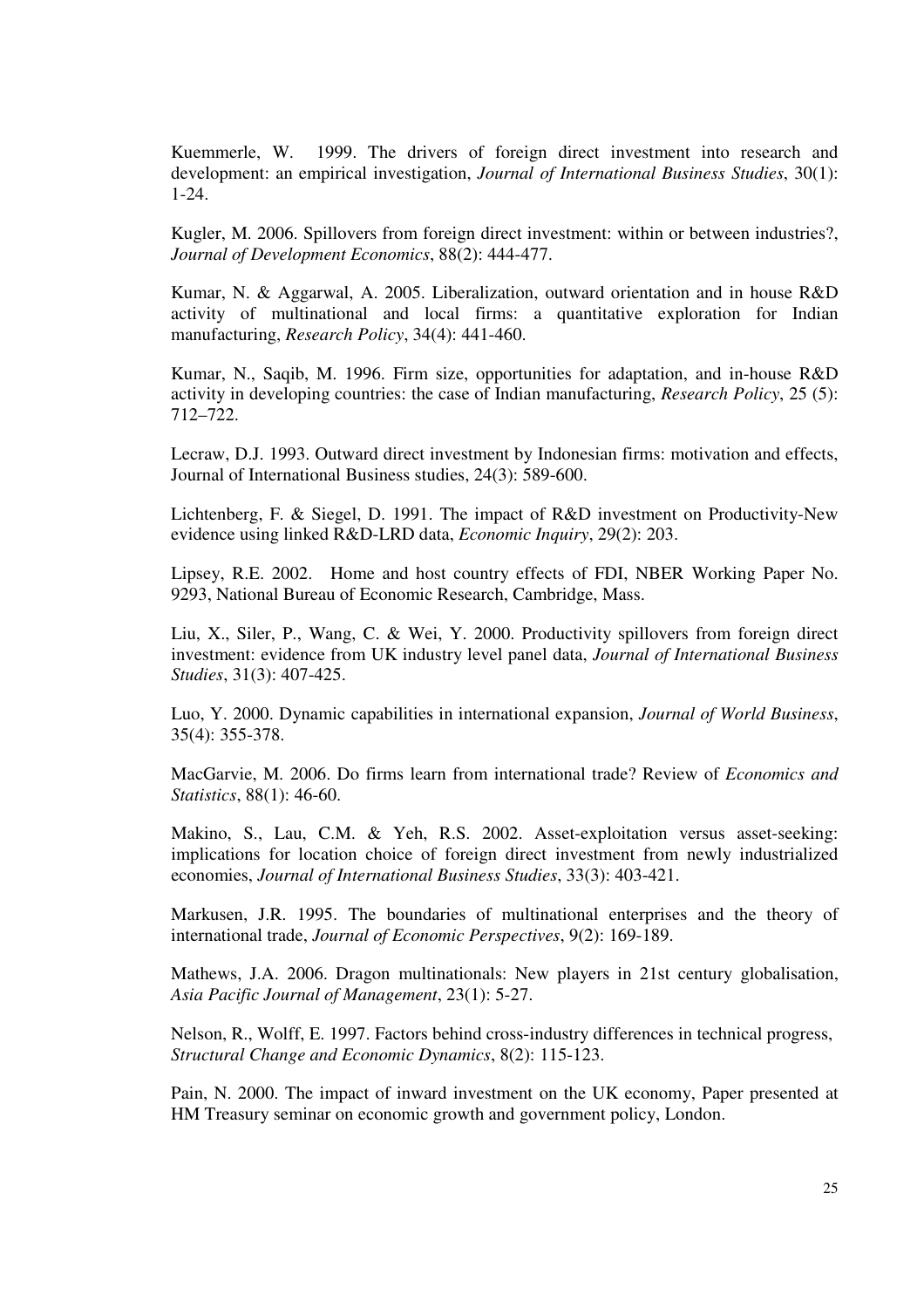Pearce, R.& Papanastassiou, M. 1999. Overseas R&D and the strategic evolution of MNEs: Evidence from laboratories in the UK, Research Policy, Vol. 28, pp. 23-41.

Patel, P. & Vega, M, 1999. Patterns of Internationalisation of Corporate Technology: Location vs. Home Country Advantages, Research Policy, 28(2/3), 145-155.

Poon, J.P.H. & MacPherson, A. 2005. Technology acquisition among Korean and Taiawnese firms in the United States, *International Business Review*, 14(5): 559-575.

Porter, M.E. 1990. *The competitive advantage of nations*. Detroit: Free Press.

Rugman, A.M. 1986. New Theories of the Multinational Enterprise: An Assessment of Internalization Theory, Bulletin of Economic Research, 38(2), 101-119.

Scherer, F.M. 1984. *Innovation and Growth. Schumpeterian Perspectives. Cambridge*, Mass: MIT Press.

Schumpeter, J. 1942. *Capitalism, Socialism, and Democracy*, New York: Harper and Row.

Seo, S.J. & Suh, S.C. 2006. An analysis of home country trade effects of outward foreign direct investment,  $ASEAN$  Economics Bulletin, 23(2): 160-70.

Shan, W. & Song, J. 1997. Foreign direct investment and the sourcing of technological advantage: evidence from the biotechnology industry, *Journal of International Business Studies*, 28(2): 267-284.

Siler, P., Wang, C. & Liu, X. 2003. Technology transfer within multinational enterprises: panel data evidence from US subsidiaries in Scotland, *Regional Studies*, 37(1): 15-25.

Singh, A. 1977. UK industry and the world economy: a case of deindustrialization? *Cambridge Journal of Economics*, 1(2): 113-136.

Singh, J. 2004, Multinational firms and knowledge diffusion: evidence using patent citation data, INSEAD Working Paper 2004-75.

Song, J.& Shin, J. 2008. The paradox of technological capabilities: a study of knowledge sourcing from host countries of overseas R&D operations, *Journal of International Business Studies*, 39(2): 291-303.

Teece, D. 1977. Technology Transfer by Multinational Corporations: The Resource Cost of Transferring Technological Know-how, Economic Journal, 87(346), 242-261.

Teece, D.J. 1992. Competition, corporation, and innovation: organizational arrangements of regimes of rapid technological progress, *Journal of Economic Behaviour and Organization*, 18(1):1-25.

Thirlwall, A.P. & Hussain, M.N. 1982. The balance of payments constraint, capital flows and growth rate differences between developing countries, *Oxford Economic Papers*, 34(3): 498-509.